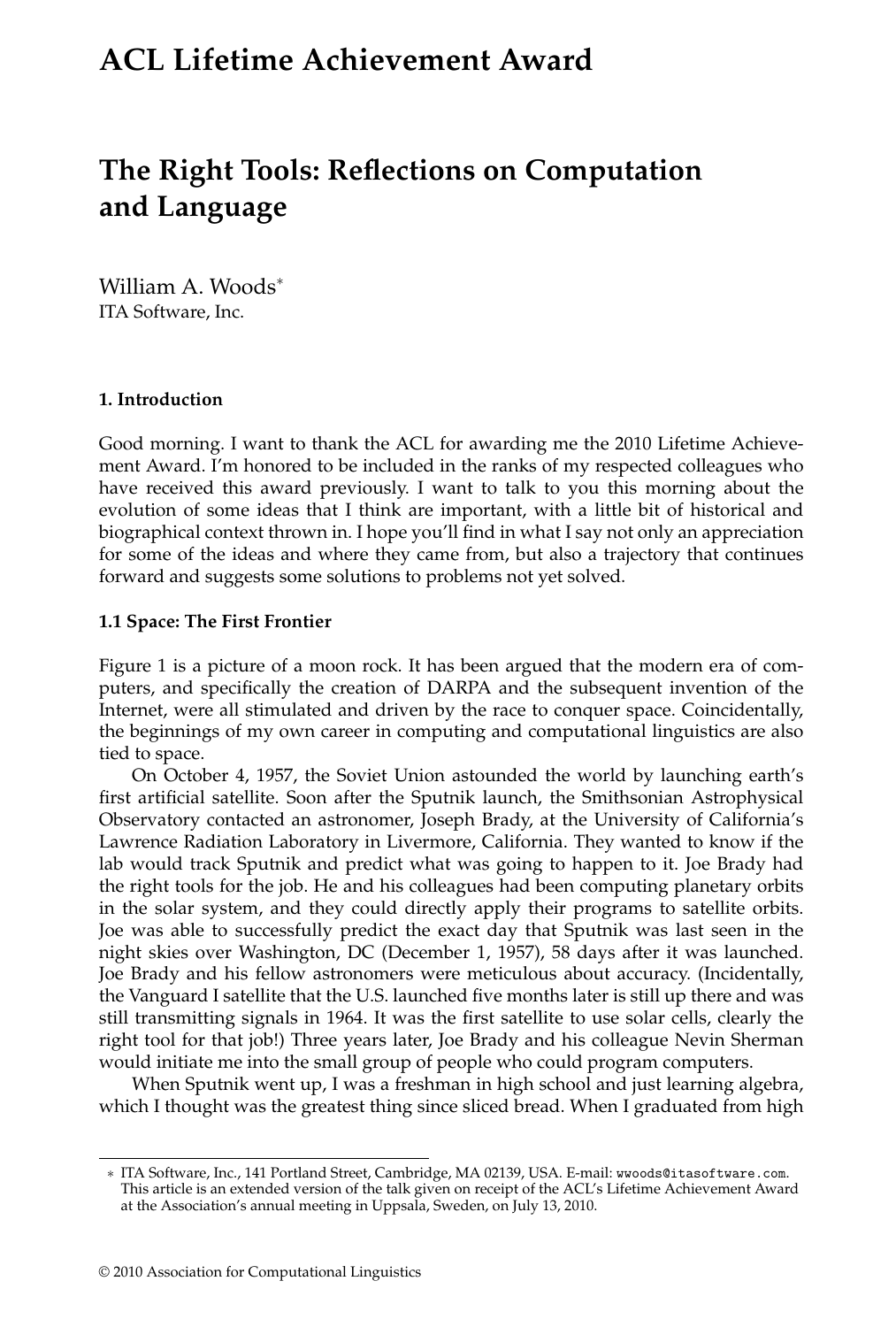

#### **Figure 1**

A photograph of lunar rock, sample 10046.

school, I went to work for Joe Brady at the Livermore Laboratory as a programming intern, before starting college at Ohio Wesleyan University. I began my professional computing career by proofreading 300 years of Mars observations. I worked at the Livermore Labs for four summers and learned a lot of things from that job, not the least of which were patience, diligence, and thoughtful programming. I first learned to program in numerical machine language on an IBM 650, the machine that Donald Knuth credits as the origin of linked lists. Because the memory on the IBM 650 was a rotating drum, latency could be optimized by distributing instructions through memory and linking them together with next-instruction pointers. If you located your instructions carefully, the next instruction would be rolling up to the read heads just as it was needed.

Later I programmed the IBM 709 and the Univac LARC. The LARC (which stood for Livermore Advanced Research Computer) was one of the first supercomputers, and was designed specifically for the Livermore Laboratory to perform scientific computations. One of the programs I wrote for the LARC was a sine and cosine routine that was accurate to half a decimal digit in the 12th decimal place and was subsequently incorporated into the Labs' Fortran library.

Twelve years later, on July 20, 1969, the United States astounded the world by visiting the moon and subsequently returning with 47.5 pounds of lunar rocks. The following summer, Jeffrey Warner, from the NASA Manned Spacecraft Center Lunar Receiving Laboratory, visited me at Harvard University, where I was a recently minted Assistant Professor. He wanted to know if I could build a question-answering system that would allow lunar scientists to directly access the data that he had collected. It turned out that I had the right tools for the job. I had just built a system for answering natural English questions, using a methodology that could be applied to arbitrary domains. I had already applied that system to airline flight schedules and to questions about states, arcs, and paths in an ATN grammar.

At the invitation of Danny Bobrow, then at Bolt Beranek and Newman, Inc. (BBN), I moved to BBN in 1970 and pursued this endeavor as my first project there. (However, I continued to teach my courses at Harvard for several years thereafter and returned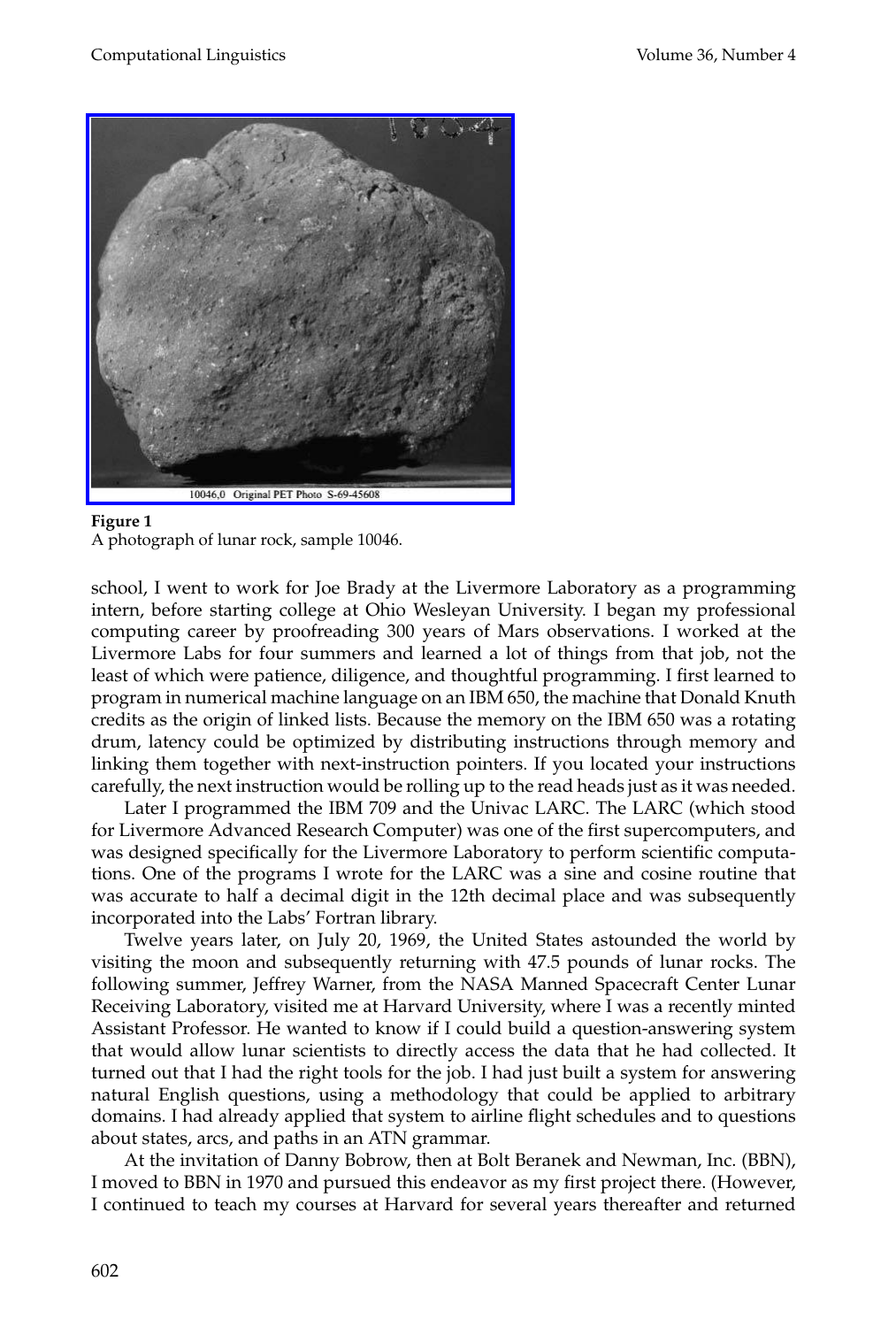to Harvard later as a Gordon McKay Professor of the Practice of Computer Science.) With the help of Ron Kaplan, Bonnie Webber, and others at BBN, I was able to apply my system to the lunar rocks domain and demonstrate the Lunar Sciences Natural Language Information System, answering live questions from lunar scientists, at the Second Annual Lunar Science Conference in January 1971. This demonstration, six months after the project began, proved the validity of my claim that this methodology could be applied easily to new domains. The basic elements, a general-purpose ATN grammar for English and a procedural-semantics framework for semantic interpretation, were powerful tools. I kept track of the questions that were asked at the conference and the answers that the system produced, and I analyzed the things it got wrong. I cataloged the successes and the failures (most of which were due to simple errors or missing lexical entries or rules), and presented the results at the AFIPS Fall Joint Computer Conference in 1973 (Woods 1973).

So this talk is going to be about tools: a bit about tools in general, but mostly about the tools of our trade. First, however, I want to tell you a little bit about myself that may help illustrate where I'm coming from and how I approach problems.

#### **1.2Beginnings**

I consider myself fortunate to have grown up in West Virginia at a place and time when dogs could run free, and so could little boys (see Figure 2). When I was in the second [grade, I showed my first interest in lin](http://www.mitpressjournals.org/action/showImage?doi=10.1162/coli_a_00018&iName=master.img-001.jpg&w=167&h=244)guistics when I told my teacher that the English pronoun system would work better if the pronoun *you* were confined to the singular and *you all* was used for the plural. When I was about the same age, my father taught



**Figure 2** A photograph of me sitting on a rock in West Virginia.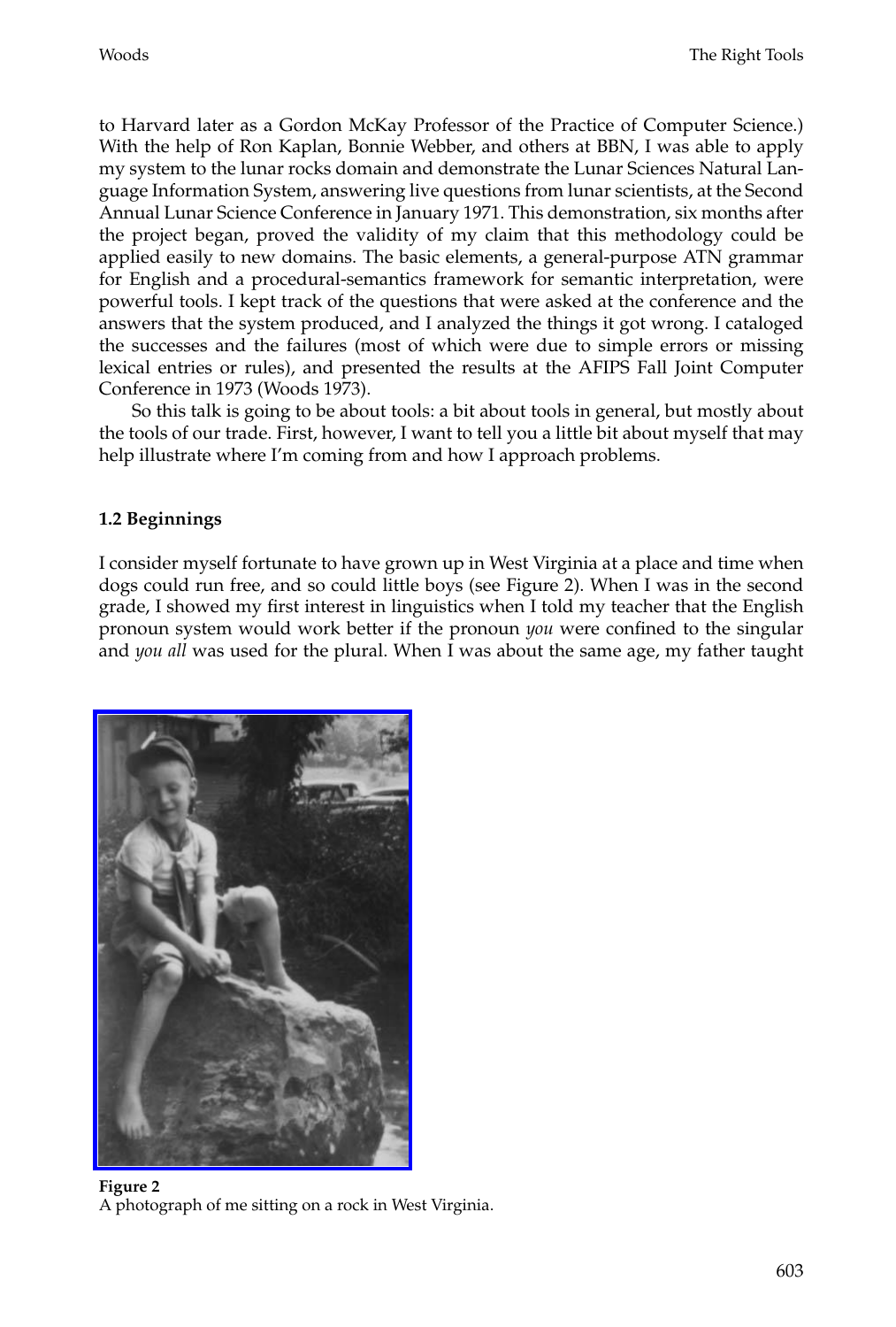me to use basic hand tools. I have been building things ever since. In high school, I built my own computer. My algebra teacher had given me a handout that showed how a mechanical relay could represent the binary numbers 0 and 1, and based on that and a book called *The Basics of Digital Computers*, I built a binary adder and complementer and entered it in a local science fair. I made my own relays for that computer, using metal that I salvaged from used dog-food cans and wire that I unwound from cast-off steering yokes from TV picture tubes. Figure 3 is a picture of me with my computer at the science fair. I won first prize in the mathematics division and second place overall in the fair. I have no doubt that this adventure was instrumental in my getting the job at the Livermore Laboratory.

In college, I majored in Math and Physics and fell in love with the machine shop in the Physics lab. Some of my physics experiments involved building the equipment I needed to do the experiment. I learned to use a drill press and a metal lathe. I liked the metal lathe so much that when I graduated, I bought one of my own. The thing about lathes is that they are more of a platform than a tool. They hold a piece of material and rotate it against a cutting tool that cuts away material until you're left with the shape you want. You can make almost any shape that is rotationally symmetric. On a wood lathe, you select various gouges and cutting tools and hold them against the work to make the cuts. On a metal lathe, the tool is mounted on a carriage that is moved automatically along the work, while an operator (or a gear box, or a computer program) makes precision adjustments. For many jobs, you make a custom cutting tool by taking a bar of tool steel and grinding away metal to produce exactly the tool you need for the job. Figure 4 shows some of the cutting tools I made and one of the resulting products. You can see that I enjoyed the work.

What I learned from the lathe is that you don't have to confine yourself to an [existing set of tools. You can make custom too](http://www.mitpressjournals.org/action/showImage?doi=10.1162/coli_a_00018&iName=master.img-002.jpg&w=203&h=222)ls that are tailored to exactly the job you



A photograph of me in front of my science fair computer.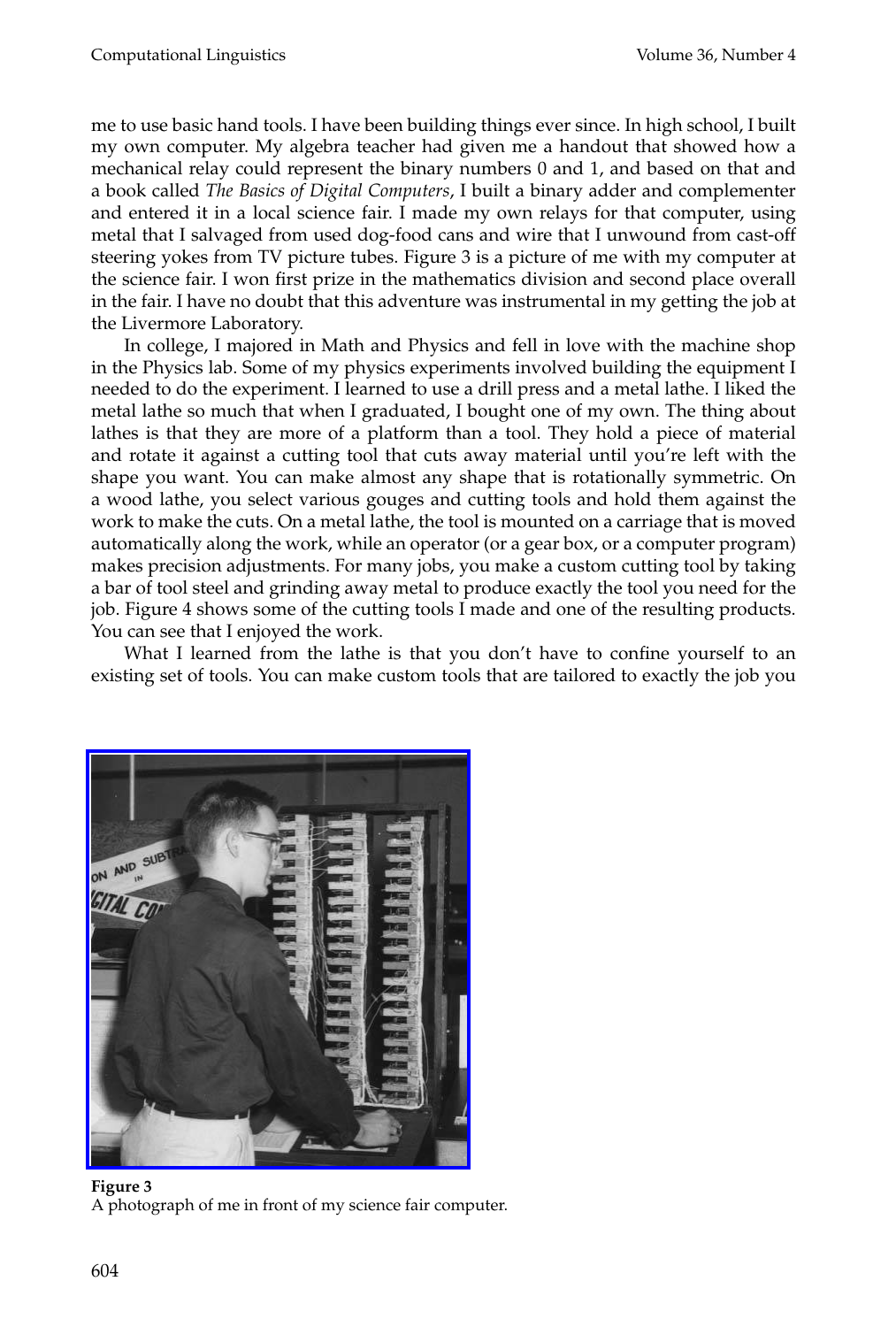[Woods](http://www.mitpressjournals.org/action/showImage?doi=10.1162/coli_a_00018&iName=master.img-003.jpg&w=227&h=172) The Right Tools



**Figure 4** A photograph of some lathe tools I made and a miniature canon I made with them.

want to do. This is a perspective that I've carried into my research, and one that I want to share with you today.

## **2. Language and Computation**

I want to start with the observation that language is fundamentally computational. Computational linguistics has a more intimate relationship with computers than many other disciplines that use computers as a tool. When a computational biologist simulates population dynamics, no animals die. When a meteorologist simulates the weather, nothing gets wet. But computers really do parse sentences. Natural language questionanswering systems really do answer questions. The actions of language are in the same space as computational activities, or alternatively, these particular computational activities are in the same space as language and communication.

# **2.1 The Tools of Our Trade**

So when I talk about tools of our trade you might think first of the computer, but that's not exactly what I have in mind. I'm thinking more of abstract things like theories, algorithms, formalisms, and methodologies. In my graduate training, I learned many such tools, including finite-state machines, context-free grammars, linear bounded automata, Turing machines, circuit theory, lattice theory, first-order logic, and algorithms for parsing, search, optimization, and theorem-proving. I was fortunate to take Sheila Greibach's course in Formal Language Theory the year before she discovered abstract families of languages. When I took it, she was teaching constructive proofs for things like converting context-free grammars to Greibach normal form, constructing deterministic minimal state finite-state machines, and intersecting context-free grammars with regular sets. These algorithms have been staples of my subsequent research. Tools of our trade also include principles, notations, architectures, and resources such as dictionaries and corpora.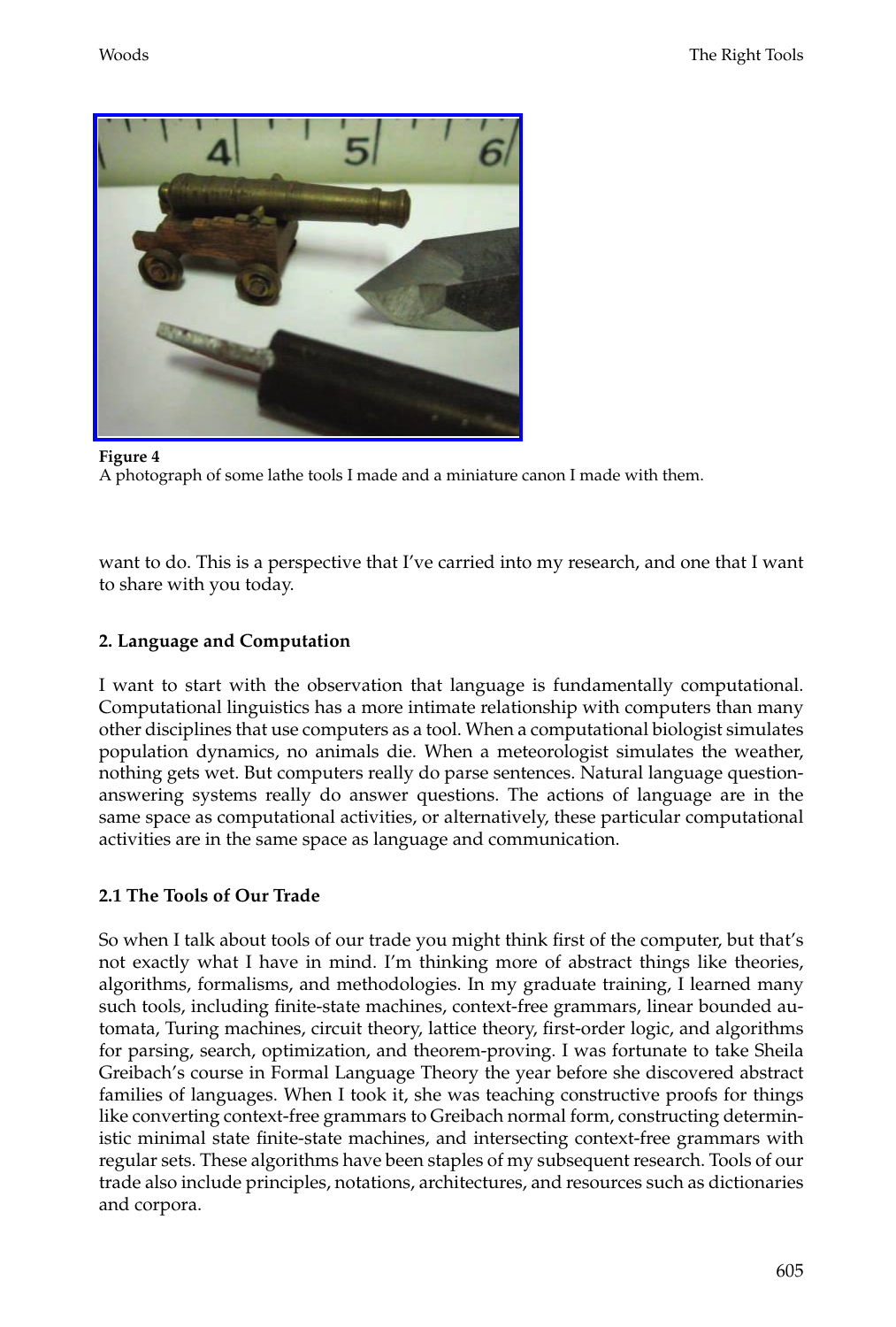## **3. Formalisms**

The first tool I want to talk about is the ATN grammar formalism, but first some background.

The year that Sputnik went up was the same year that Noam Chomsky published *Syntactic Structures*. When I started graduate school at Harvard, Transformational Grammar was all the rage, and I attended lectures and seminars by linguists such as Barbara Hall, George Lakoff, and Haj Ross. Two things impressed me about George Lakoff. One of them was the meticulous examples that he would muster to support his theories. The other was the fact that he would completely abandon a theory and look for a new one as soon as he encountered a key example that his previous theory couldn't handle. Initially, these linguists were trying to write specific sequences of transformational rules in an attempt to capture the regularities of English. Even as I watched, however, this proved too difficult, and the effort shifted to proposing constraints on such rule sets, without attempting to specify complete sequences of rules.

At the time, there were people trying to write parsers for transformational grammars, but the transformational grammar formalism didn't lend itself to efficient parsing algorithms. Stanley Petrick at IBM worked for many years on a parsing system for transformational grammars, and it was never very fast.

In contrast, the Harvard Predictive Analyzer developed by Kuno, Oettinger, and Greibach for machine translation used a form of context-free grammar that became known as Greibach normal form. With this formalism, they could parse real sentences from real documents in reasonable times. In Greibach normal form, the right-hand side of every rule started with a terminal symbol, so the operation of the parser was to simply take the next word from the input, pair it with the symbol on the top of the stack, and look for matching rules to replace the stack symbol with a sequence of new symbols. Despite this efficiency, this was an exponential parsing algorithm, unlike the CKY algorithm which was an *n*-cubed algorithm.

The problem with these context-free grammars, however, was that expressing the detailed knowledge of real English syntax in a context-free grammar formalism could require thousands of rules and generate hundreds of parses for real sentences. This was because each time you wanted to account for a feature, such as number agreement between a subject and object, or constraints between a category of verb and the kinds of complements it could take, it would require copying a portion of the grammar to produce specialized versions for each different case. This generally involved doubling the size of some portion of the grammar for each new feature.

For example, consider the following expansions:

- $(1)$  S  $\rightarrow$  NP V (NP)
- (2)  $S \rightarrow NP$  Vi  $S \rightarrow NP$  Vt NP
- (3)  $S \rightarrow NPs$  Vis  $S \rightarrow NPs$  Vts NP  $S \rightarrow NPp$  Vip  $S \rightarrow NPp$  Vtp NP

In order to capture the constraint between transitive verbs and direct objects, we have to make two copies of the original rule. In order to capture number agreement between singular and plural subjects and singular and plural verbs, we have to make two copies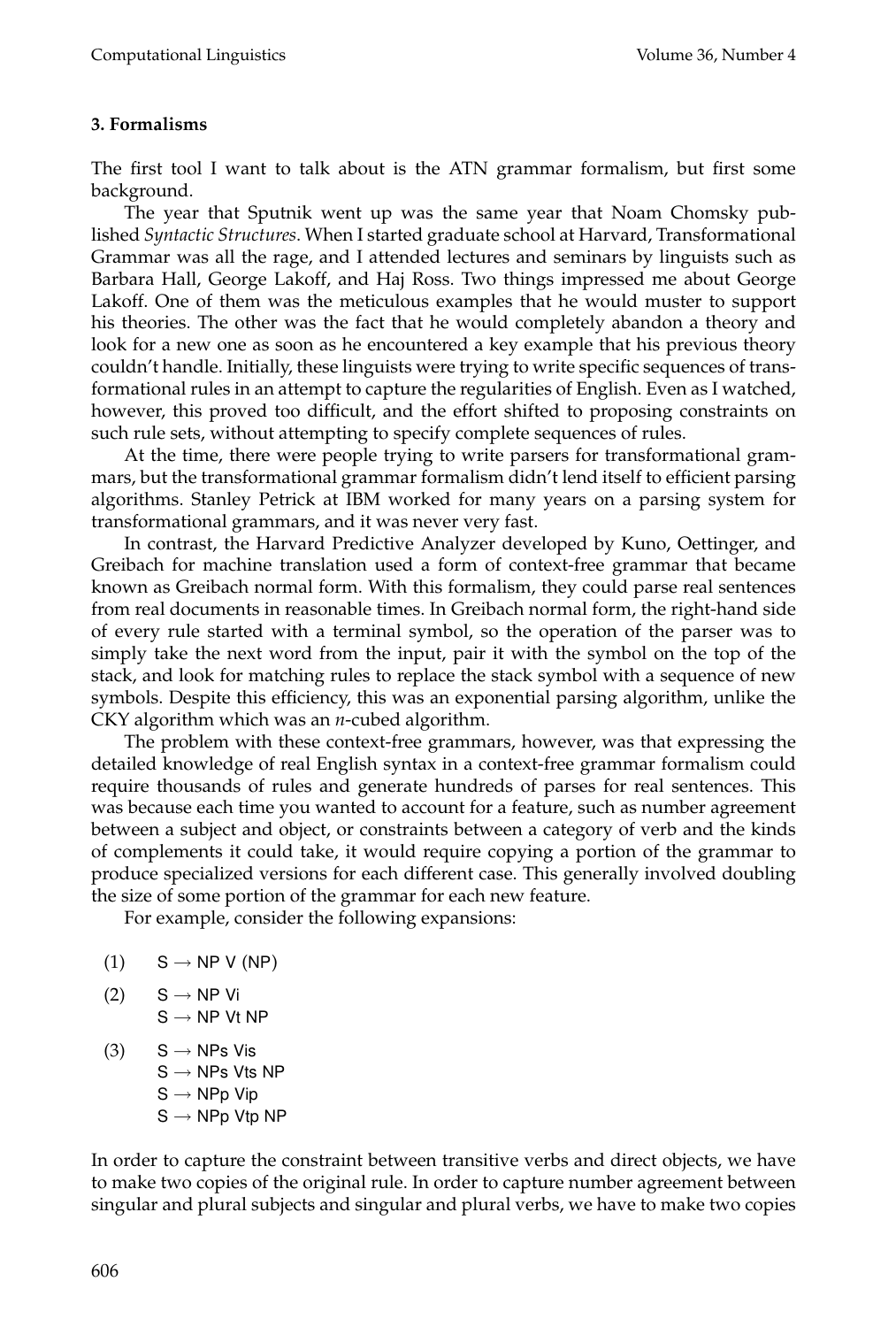of each of these. After a number of such doublings, the size of the grammar can become quite large and unmanageable.

#### **3.1 ATN Grammars**

In my doctoral thesis, which was devoted to semantic interpretation of natural language questions, I presented a transformational grammar for a subset of English as an existence proof that English sentences could be mapped into the kinds of syntactic structures that I wanted for input to my semantic interpreter. Later, when I wanted to implement a parser that would actually do it, neither context-free grammars nor transformational grammars were good tools for the job. I wanted a tool that could do everything that a transformational grammar could do, but do it efficiently.

I developed ATN grammars to meet this need. ATN grammars are represented by state transition diagrams similar to finite-state transition diagrams, except that they allow transitions to be labeled with phrase categories as well as individual word categories, and each phrase category has a corresponding transition diagram that specifies how to recognize (or generate) phrases of that kind. In addition, the transitions can be augmented with conditions and actions that can record information about constituents parsed and can be tested to determine whether the transition is to be allowed or not. Final states in the diagram are represented by POP arcs that can also have conditions and can specify the structure to be returned for the constituent recognized. Transitions are ordered, so that the grammar can express preferences about the relative order of possible parses. Actions can include setting a weight that can also express preferences among alternative parsings. These ATN grammars were able to do the kind of deepstructure analyses of English sentences that transformational grammars could do, but do them efficiently. I published my ATN paper in the *Communications of the ACM* in 1970 (Woods 1970).

I found that ATN diagrams were good tools for evolving a grammar as I uncovered more and more of the patterns and regularities of natural English. Unlike context-free grammars, I could set features for number agreement and test them later. I could test whether a verb could be transitive before permitting a transition to pick up a direct object. I found that after my ATN grammar reached a certain maturity, the changes needed to handle new phenomena correctly were generally small and focused. When I encountered a sentence that should have parsed, but didn't, or one that didn't parse correctly, usually it was only necessary to tighten or relax a condition, or add a new transition to pick up something and then join back into the main flow at a later state. This was in marked contrast to the context-free grammar formalism, where changes that were conceptually small might involve copying large portions of the grammar and introducing a host of name variations to express a new feature. Figure 5 shows a portion of the ATN grammar for the LUNAR system (Woods, Kaplan, and Nash-Webber 1972). I found that something like 50 states and 200 transitions could account for quite a diverse range of natural English.

*3.1.1 Making Sense of Shorthands.* ATNs developed from my observation that common notations that linguists used to write compact rules with optional, repeatable, and alternative constituent sequences, like the following, were the same operations that defined regular expressions:

(4)  $S \rightarrow NP V (NP) PP^*$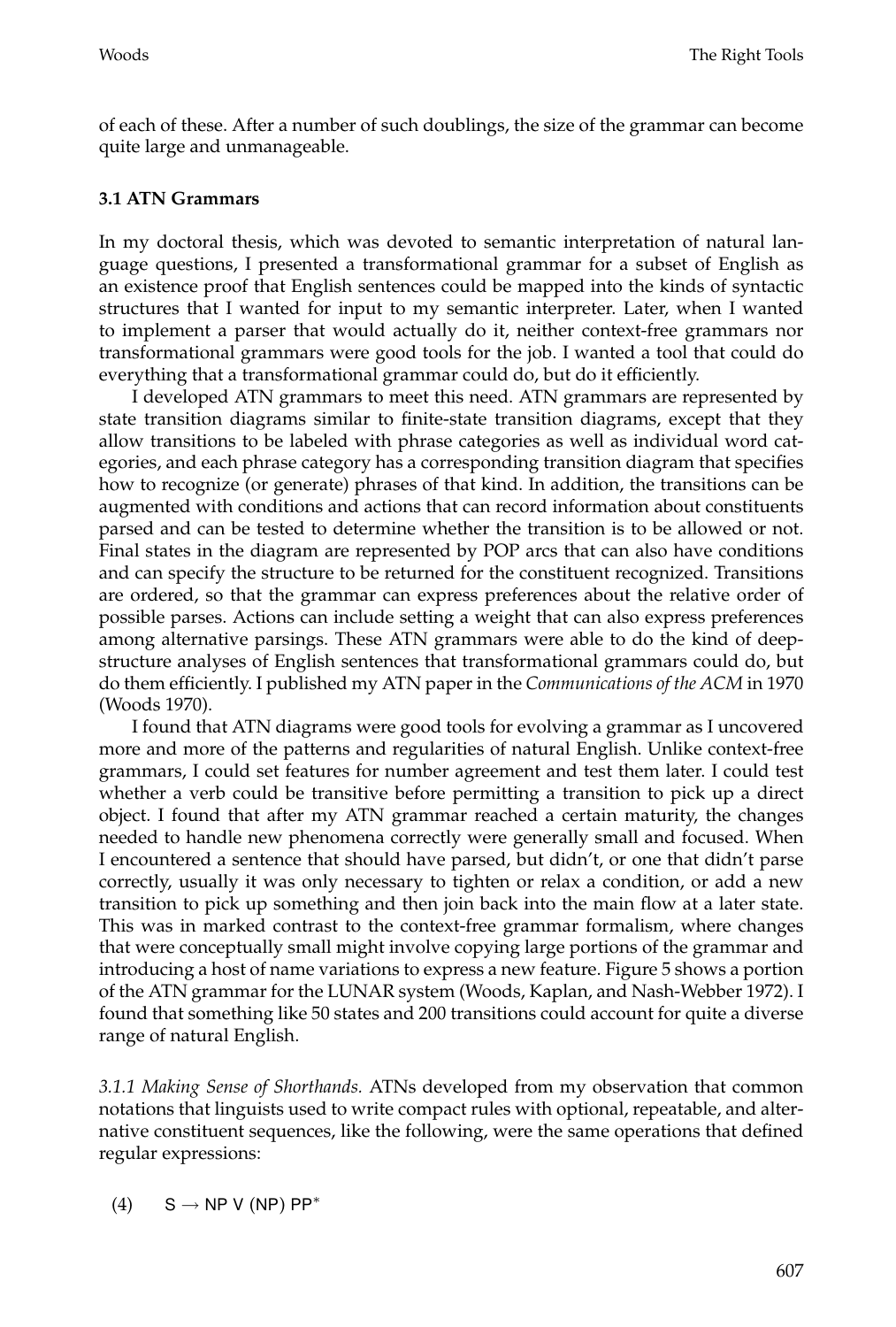

**Figure 5** A portion of the ATN grammar for the LUNAR system.

- (5)  $S \rightarrow NP \{Vi \mid Vt \ NP\} \ PP^*$
- (6)  $S \rightarrow NP$  {AUX Vtu NP | AUX Viu | Vt NP | Vi} (PP)\*

Regular expressions, I knew, were equivalent to finite-state machines, which were typically represented by finite-state transition diagrams. So what if we replaced the righthand sides of these rules with transition diagrams? I realized that one could consider such transition diagrams to be a form of pushdown-store automaton. Thus, we could generalize finite-state transition diagrams to pushdown-store automata by allowing nonterminal symbols on transitions. This provided a natural parsing algorithm for grammars that used these notations, and would provide a better semantics for the use of such notations than just thinking of them as a shorthand for a possibly infinite set of ordinary context-free grammar rules.

This basic generalization of finite-state machines is now known as a recursive transition network or RTN. RTNs are essentially ATNs without the augmentations. RTNs are functionally equivalent to context-free grammars, but they have a capability that ordinary context-free grammars do not. With an RTN (or an ATN) it is possible to factor together common parts of different context-free rules while maintaining the constituent structure of the original. In an RTN (and in ATNs), one can distinguish a finite-state portion of the machinery and a constituent-structure portion of the machinery and keep the two distinct. One can apply factoring transformations to the finite-state part without changing the constituent structure. Figure 6 illustrates a simple factoring of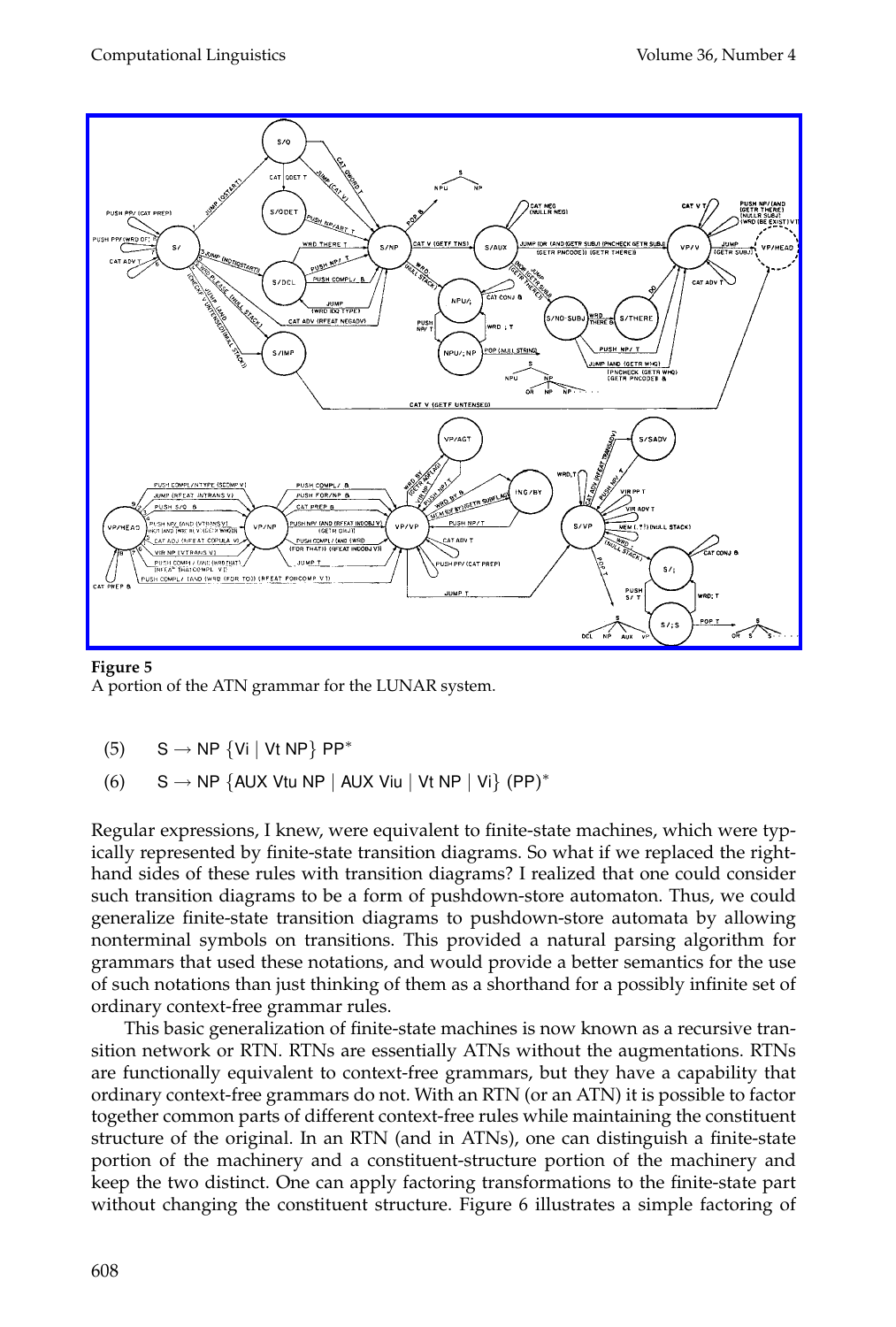common parts of rules in the transformation of an ordinary context-free grammar into an equivalent RTN.

*3.1.2 Augmenting the Transition Network.* ATNs add augmentations to the basic recursive transition network of an RTN. Associated with the states of the grammar are a set of registers that can be carried forward through an analysis of a sentence. Conditions and actions on the transitions (or "arcs") of the grammar can set and test these registers. Transitions are blocked if the conditions fail, and the information carried in the registers can be used to build the structure returned by the transition network when it completes a phrase. The completion of a phrase is indicated by a POP arc, which also can have a condition, and which specifies how to build the structure to be returned for the phrase. PUSH arcs indicate transitions that can be made if a phrase of the specified type is parsed. This can be done by pushing the current configuration onto a stack and invoking the transition diagram for a phrase. When the phrase that was pushed for is completed, the result is returned as the value of the suspended transition. Parsing then continues from the configuration that is popped from the stack. This is the most direct algorithm for parsing with an ATN, but, as we shall see, it is not the only one.

ATN actions can also pass parameters into and out of constituents, and a special HOLD list can carry information for long-distance dependencies equivalent to the traces of transformational grammar theory. A special SYSCONJ meta operator was implemented to handle conjunctions, including reduced conjunction constructions, without requiring special grammar rules for conjunction. This machinery could handle constructions like:

(7) The man drove his car through and completely demolished a plate glass window

[Here, common parts of an underlying conjunction](http://www.mitpressjournals.org/action/showImage?doi=10.1162/coli_a_00018&iName=master.img-005.png&w=225&h=167) are factored out and appear only once in the surface structure, so that we appear to be conjoining the fragments *drove his car through* and *completely demolished*. The SYSCONJ machinery would automatically handle this kind of construction and build an appropriate deep structure. This kind of



**Figure 6** Factoring the common parts of rules.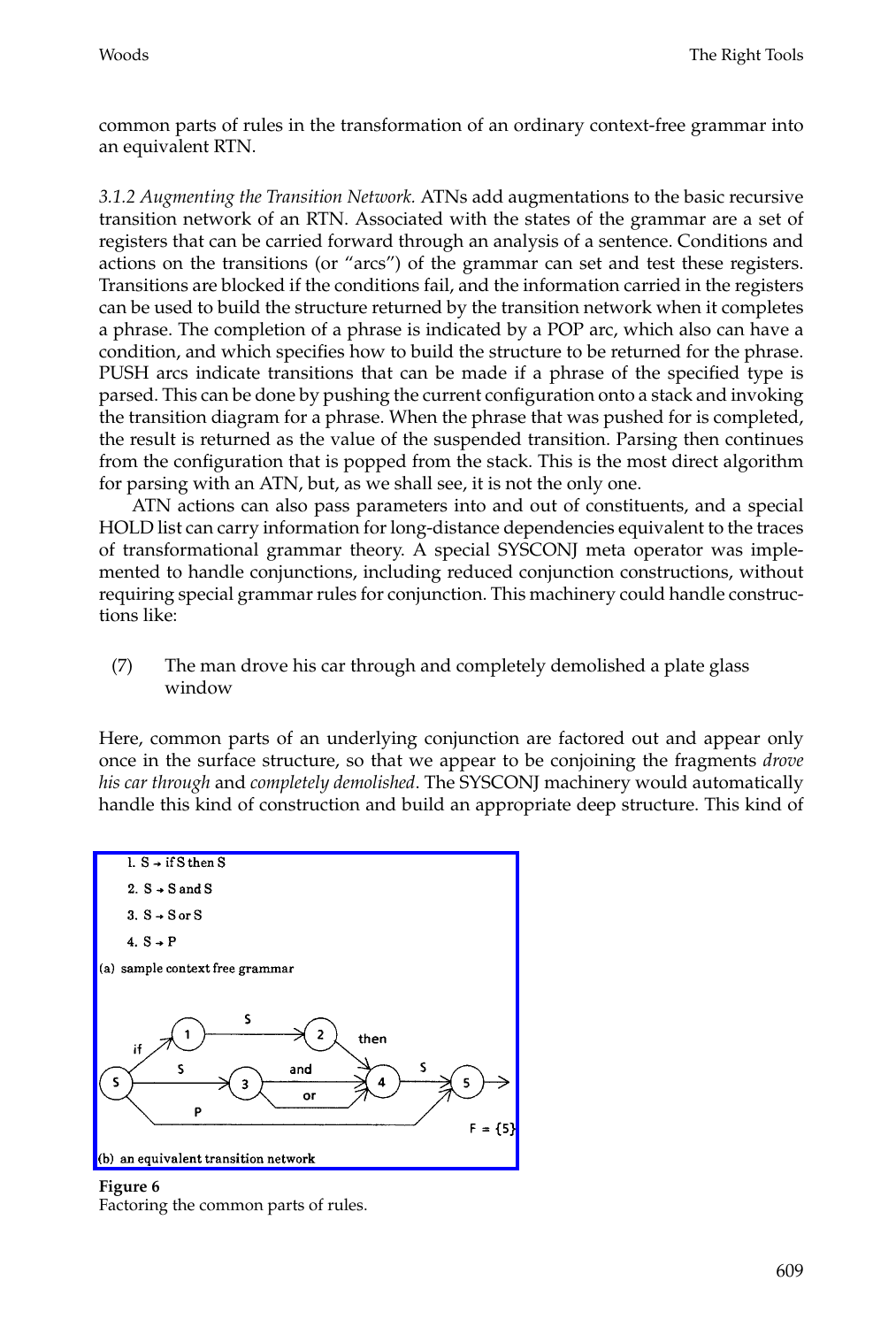conjunction would otherwise seem to require something like a combinatory categorical grammar.

My ATN grammar parser could also use a special kind of POP arc called an SPOP that would assign a movable modifier to a preferred scope by searching up the stack for alternative locations for that modifier and then picking the scope that made the most semantic sense. This feature, called "selective modifier placement" would parse a sentence like:

(8) Does American have a flight from an East coast city to Chicago?

with *to Chicago* attached as a modifier to *flight* instead of the immediately preceding *city,* because there was a semantic rule that would allow *flight* to use *to Chicago*, although there was no such rule for *city*.

Unlike context-free grammars, ATNs lend themselves to representing regularities in so-called "free word-order languages." Whenever the regularities in the language are not well expressed by the order of constituents, these regularities can be moved out of the state transitions and into the registers. Suppose, for example, you can have subject, verb, and object in any order, except for the sequence  $\langle$  object, subject, verb $\rangle$ , which is not permitted. To model this, you can simply have three self-looping transitions on a single state, with a condition on the subject arc that blocks it if the object is already set. All three transitions will be blocked if they have already been followed once. If the language requires at least a verb, but possibly no subject or object, then the POP arc will have a condition that requires a verb.

*3.1.3 ATN Transformations.* As I said, RTNs and ATNs permit transformations that share common parts of rules without changing the constituent structure. This sharing can reduce the number of configurations that have to be enumerated and explored by a parsing algorithm. If you are willing to change the constituent structure assigned by the grammar and accept a weakly equivalent grammar (one that accepts the same strings, but doesn't necessarily assign them the same structures), then you can obtain even more efficiency. For example, you can replace any nonterminal symbol with the transition network that defines it, as long as the symbol doesn't itself occur in its own transition diagram. If you do this until you can't do it anymore, you get a grammar whose only non-terminals are recursive symbols. This gets more of the grammar into the state transition diagram, where it can be optimized by standard finite-state optimization procedures.

Further, you can replace any left and right recursive symbols with jump transitions and turn these recursions into iterations. This is illustrated in Figure 7. First you eliminate left recursion by removing the transition that pushes for S from state S and adding instead a jump transition from each final state (in this case, state 5) to the state that the left-recursive transition went to (in this case, state 3). These two operations are marked with (1) in the figure. Then you eliminate right recursion by removing any transition that pushes for an S to reach a final state and replacing it with a jump transition that goes back to the start state. These two operations are marked (2) in the figure.

This gets even more of the grammar into the transition diagram where you can optimize it. In fact, one can argue that this gets as much as possible of the grammar into finite-state machinery. If you have done all of these transformations, then you have a grammar whose only nonterminal symbols are self-embedding recursive symbols. There is a theorem, called the Chomsky-Schützenberger Theorem, that shows self-embedding recursion to be the essential element that distinguishes context-free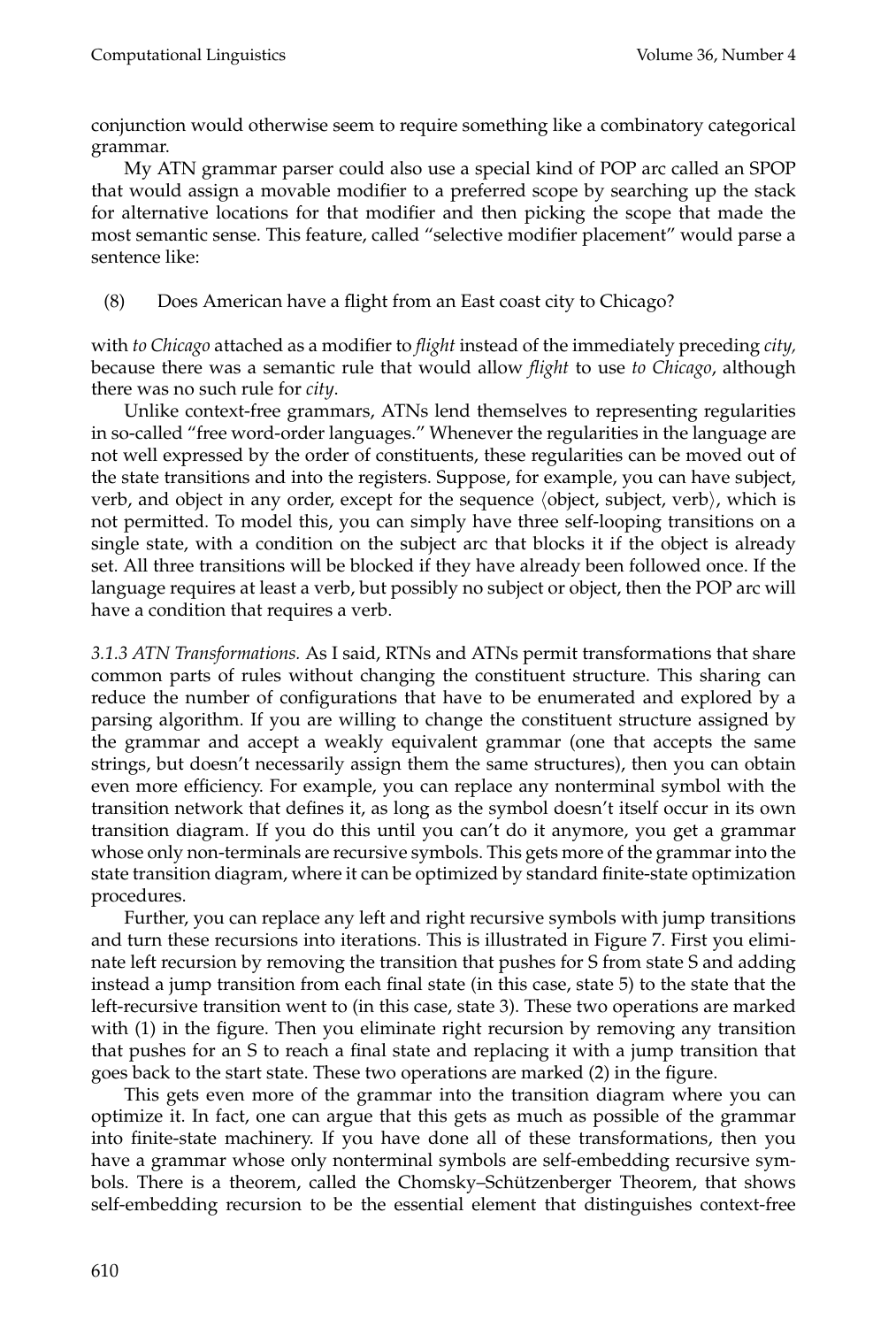[Woods](http://www.mitpressjournals.org/action/showImage?doi=10.1162/coli_a_00018&iName=master.img-006.jpg&w=287&h=102) The Right Tools



**Figure 7** Turning recursions into iterations.

languages from finite-state languages. Specifically, it shows that a language is properly context-free, as opposed to finite-state, only if every context-free grammar for it contains at least one self-embedding recursive nonterminal.

So by these transformations, we can essentially move as much of the grammar as possible into finite-state machinery, where it can be optimized with finite-state optimization algorithms. Figure 8 illustrates the result of applying these transformations followed by this optimization.

*3.1.4 Earley's Algorithm.* The same year that my ATN paper was published in *CACM*, Jay Earley's algorithm was also published in *CACM* (Earley 1970). When Earley's algorithm came out, I was very excited by it. Originally designed for extensible programming languages, Earley's algorithm had the remarkable property that not only did it parse any context-free grammar in at most *n*-cubed time, but it automatically achieved the best known computation bounds on all of the subclasses of context-free grammar that were known to have time bounds less than *n*-cubed. By indexing things carefully, and doing just what was needed, Earley's algorithm automatically achieved *n*-squared bounds on linear grammars and unambiguous grammars and linear bounds on deterministic [grammars, without having to be told what k](http://www.mitpressjournals.org/action/showImage?doi=10.1162/coli_a_00018&iName=master.img-007.jpg&w=191&h=149)ind of grammar it was being given. Prior to Earley's algorithm, special parsing algorithms were used to obtain those tighter bounds.



**Figure 8** A highly optimized RTN equivalent to Figure 6.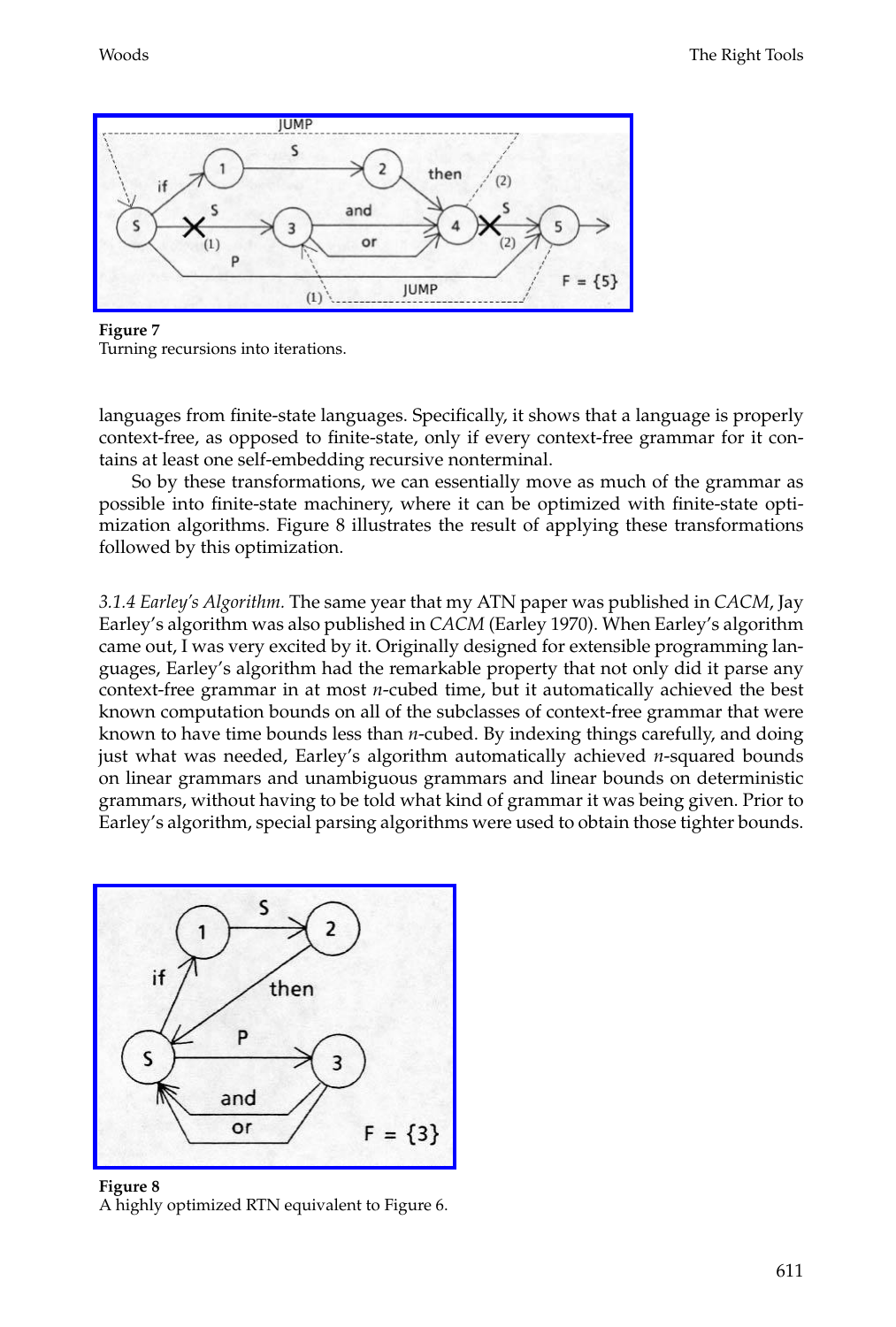Earley's algorithm achieved its basic *n*-cubed result by getting rid of the stack used by pushdown-store automata, and instead leaving the equivalent of the stack partially represented and threaded through a network of "triples" stored in columns corresponding to positions in the input string. It achieved the tighter *n*-squared and linear bounds by indexing the triples in such a way that no unnecessary searching was required at any point. Earley kept track of progress through a rule with what he called "dotted rules." These were copies of the original context-free grammar rule with a dot somewhere in the right-hand side to mark the position in the rule that the parser had reached so far. A dotted rule with the dot at the beginning of the right-hand side represented the beginning point for processing a rule, and one at the end represented a rule that had been completely matched. These dots marked the progress of the algorithm through the rule. The algorithm operated on triples consisting of the number of the rule, the position of the dot, and the column where the current constituent was begun.

*3.1.5 Earley's Algorithm and ATN Grammars.* It turned out that Earley's algorithm was a natural for ATN grammars. All you had to do was use the states from the ATN in place of the dotted rule (i.e., the rule number and the position of the dot). Looked at this way, the dotted rules are simply states in an ATN. Earley's three operations of prediction, scanning, and completion are simply the PUSH, CAT, and POP arcs of the ATN. Earley's algorithm can be applied directly to RTNs and to certain restricted classes of ATNs. Generalizatons of Earley's algorithm can be applied to more general ATNs.

By transforming a context-free grammar into an ATN, you can combine the common parts of different rules and achieve a reduction in the number of states in the parsing computation. Further, you can apply the transformations described earlier and produce a very compact, minimally branching, minimal state diagram, such as the one in Figure 8, and apply Earley's algorithm to that. Figure 9 illustrates a normal Earley algorithm parse of the context-free grammar in Figure 6, and Figure 10 illustrates the [equivalent parse for the optimized equivalent RTN grammar of Figure 8. The result of](http://www.mitpressjournals.org/action/showImage?doi=10.1162/coli_a_00018&iName=master.img-008.png&w=383&h=193) the optimizations is a nearly deterministic parse that needs to consider only 12 state configurations compared to 50 state configurations for the original.

|                          | if    | P                       | and   | P      | then   | P                | or    | p      |
|--------------------------|-------|-------------------------|-------|--------|--------|------------------|-------|--------|
| $\bf{0}$                 |       | $\overline{\mathbf{c}}$ | 3     | 4      | 5      | 6                | 7     | 8      |
| $_{1.0,0}$ $\Rightarrow$ | 1.1,0 | 4.1, 1!                 | 2.2,1 | 4.1,3! | 1.3,0  | 4.1,5!           | 3.2,5 | 4.1,7! |
| 2.0,0                    | 1.0,1 | 1.2,0                   | 1.0,3 | 2.3,1! | 1.0, 5 | 1.4,0!           | 3.2,0 | 3.3,5! |
| 3.0,0                    | 2.0,1 | 2.1,1                   | 2.0,3 | 2.1,3  | 2.0,5  | 2.1,5            | 1.0,7 | 3.3,0! |
| 4.0,0                    | 3.0,1 | 3.1,1                   | 3.0,3 | 3.1,3  | 3.0,5  | 3.1,5'           | 2.0,7 | 2.1,7  |
|                          | 4.0,1 |                         | 4.0,3 | 2.1,0  | 4.0,5' | 2.1,0            | 4.0,7 | 1.4,0! |
|                          |       |                         |       | 2.1,1  |        | 3.1,0            |       | 2.1,5  |
|                          |       |                         |       | 3.1,1  |        |                  |       | 3.1,5  |
|                          |       |                         |       |        |        |                  |       | 2.1,0  |
|                          |       |                         |       |        |        | Total 50 states. |       | 3.1,0  |

#### **Figure 9**

An Earley parse of the grammar in Figure 6.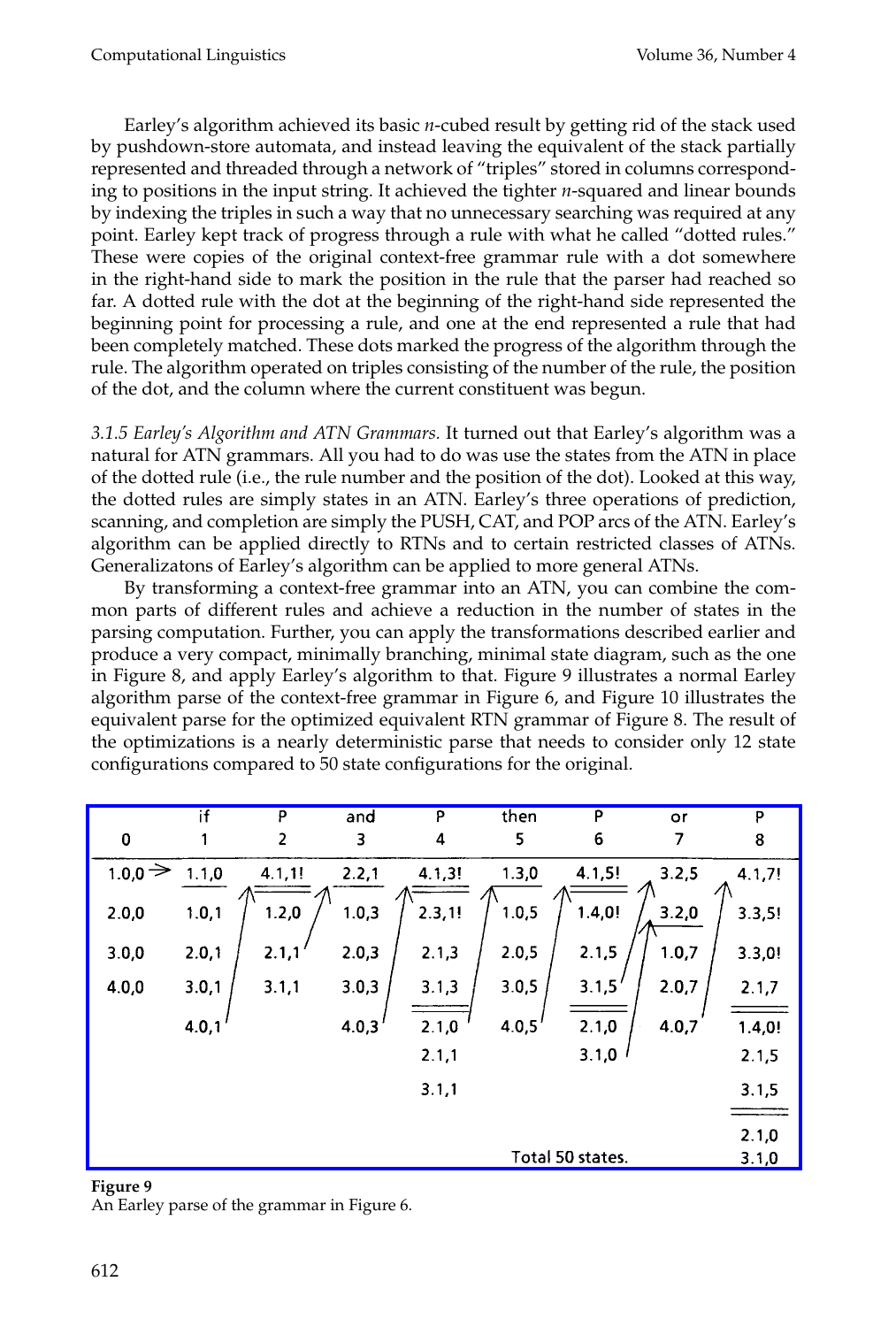|                   |     | P | and | then                                                                                                                            | οι               |  |
|-------------------|-----|---|-----|---------------------------------------------------------------------------------------------------------------------------------|------------------|--|
| $5,0 \Rightarrow$ | 1.0 |   |     | $\frac{3.1!}{7}$ $\Rightarrow$ 5.1 $\Rightarrow$ 3.1! $\Rightarrow$ 5.0 $\Rightarrow$ 3.0! $\Rightarrow$ 5.0 $\Rightarrow$ 3.0! |                  |  |
|                   |     |   |     |                                                                                                                                 | Total 12 states. |  |

**Figure 10**

The Earley parse for the grammar in Figure 8.

Adapting Earley's algorithm to more general ATN grammars is more complicated than for simple RTNs, and beyond the scope of this talk, but I'd be happy to discuss it with anyone who is interested.

*3.1.6 Theoretical Properties of ATNs.* Viewed as automata, ATNs have a number of interesting theoretical properties. For example, without some kind of restriction on the conditions and actions on the arcs, ATN grammars would be Turing complete. In particular, any single action on an arc could be Turing complete. This has the advantage of assuring us that whatever linguistic phenomena we encounter can be captured in this formalism, but it could also make the outcome of an ATN computation semi-decidable. Clearly, as a linguist, you'd like your grammar formalism to be at least decidable.

To address this issue, I was able to prove that, with certain restrictions, parsing a sentence with an ATN grammar would be not only decidable, but primitive recursive. The only necessary restrictions were that the conditions and actions on the arcs be primitive recursive, and there must be no arbitrarily repeatable chains of singleton selfembeddings or jump transitions that could be followed in loops without consuming any input. Because any reasonable grammar would automatically satisfy these restrictions, these restrictions are effectively no restriction at all. So, parsing with any reasonable ATN grammar will be at worst primitive recursive.

As automata that are capable of assigning deep structures to natural English sentences with a primitive recursive algorithm, ATNs answered a theoretical question about the computational complexity of natural language parsing that was concerning some transformational grammarians at the time. Noam Chomsky wanted the transformational grammar formalism to express exactly the computational power required by the human language facility, which he assumed and wanted to be weaker than a Turing machine. But the transformational grammar formalism as he invented it was shown to be Turing complete, and even when constraints were added to try to avoid this, Joyce Friedman was able to prove that the result was still Turing complete.

So showing that the kinds of transformational accounts of English syntax that the transformational grammarians were developing could be expressed in an ATN formalism that was less powerful than a Turing machine and whose computations were decidable provided an answer to this question about the necessary computational power of the human language facility.

Of course you'd like your parsing algorithm to be much more efficient than an arbitrary primitive recursive computation, and in fact you'd like it to be better than exponential in the length of the input string. Applying Earley's algorithm to ATNs shows that there are at least subclasses of ATN that are *n*-cubed, *n*-squared, and even linear.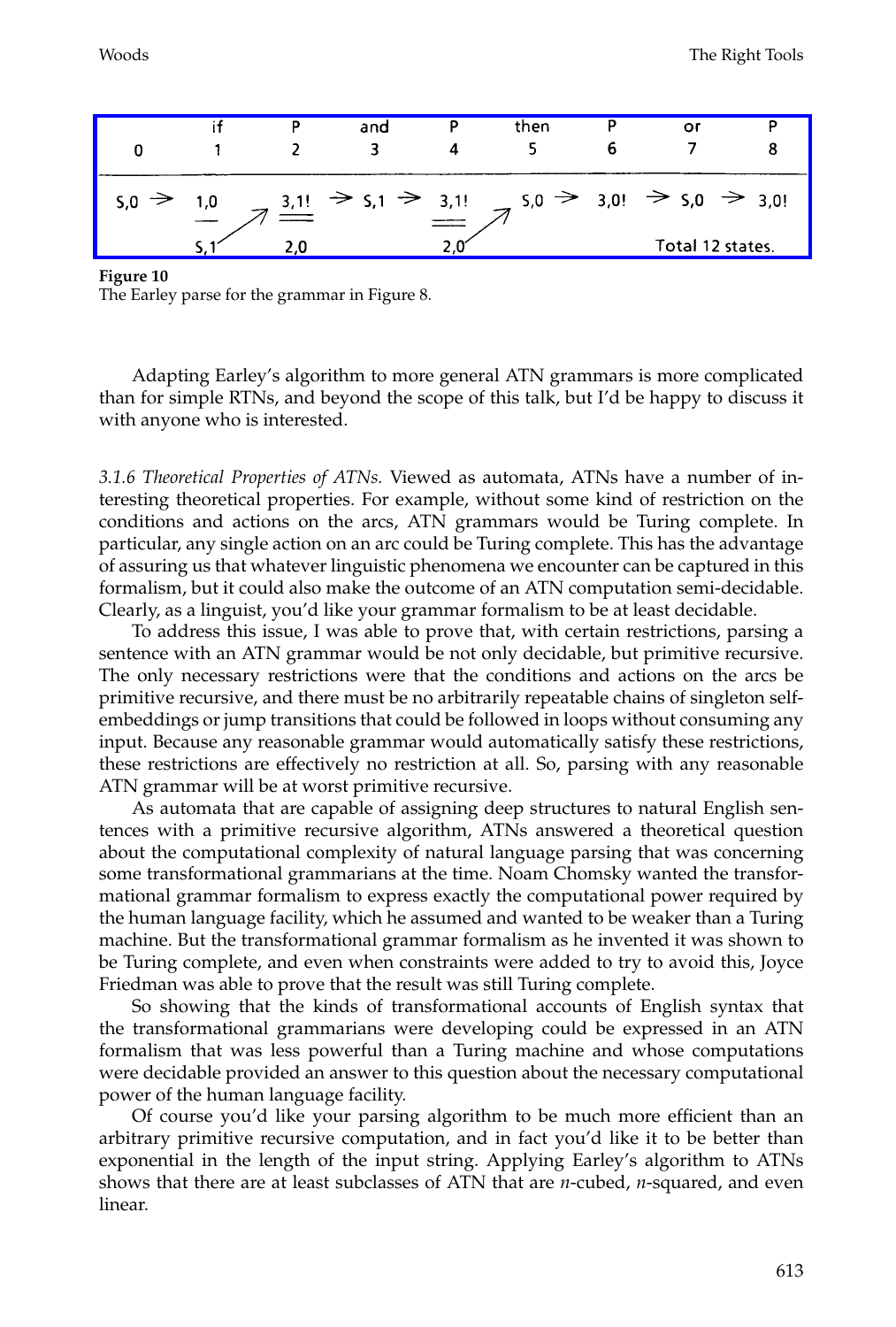*3.1.7 Applications.* ATNs have been applied to a variety of problems. I originally developed them in the context of a question-answering system for airline flight schedules and then applied that framework to answering questions about states, edges, and paths in ATN grammars. The same grammar and interpretation framework could easily handle constructions from either domain, and in fact could handle the union of the two domains. You could ask this system things like the following:

- (9) Does American have a flight from Boston to Chicago?
- (10) Is there a Jump arc from state  $S/$  to  $S/NP$ ?

The second of these was actually asking about the very grammar used to parse both of them.

*Moon Rocks.* The first major test of the ATN grammar formalism was the LUNAR system that my colleagues and I developed at BBN for the NASA Manned Spacecraft Center to answer questions about the Apollo 11 moon rocks (Woods, Kaplan, and Nash-Webber 1972). Bonnie Webber and Ron Kaplan were part of that team, among others. The LUNAR domain was interesting in that it involved fluent natural English with a technical vocabulary. The lunar scientists even had some linguistic constructions that one doesn't encounter in ordinary speech. They thought of samples as partitioned into "phases" and would ask for things like:

(11) nickel concentrations in the olivine phase in sample S10046

Here, the noun *olivine* is actually a parameter to the operator *phase*, occurring as a prenominal modifier. Parameters to such operators are more commonly presented as postnominal prepositional phrases.

Other examples of questions LUNAR could handle are:

- (12) In how many samples has apatite been identified?
- (13) Give me analyses of the olivine phase of each breccia.
- (14) What is the average Be concentration in breccias?
- (15) What are the Be concentrations in each breccia?
- (16) What samples contain silicon and do not contain sodium?

One of the interesting things about this domain was that many of the common English function words were also the names of chemical elements (As, At, Be, I, In, and He) as were the common names Al and Mo. This put a burden on the ATN to deal with the ambiguity of these terms. (LUNAR was implemented at a time when computer input was typically all upper case, so capitalization was not available as a clue.) In this domain, these words could not be used as reliable syntactic anchors as they were in many other grammars of the time.

In addition to parsing sentences, the ATN parser in LUNAR could be run in a mode in which it would keep track of every step of the parse and could display a browsable tree structure of the entire parse search space. At any point in this tree, you could reenter the parsing process and follow the computation step-by-step from that point. This facility was invaluable for debugging grammars and developing an ATN grammar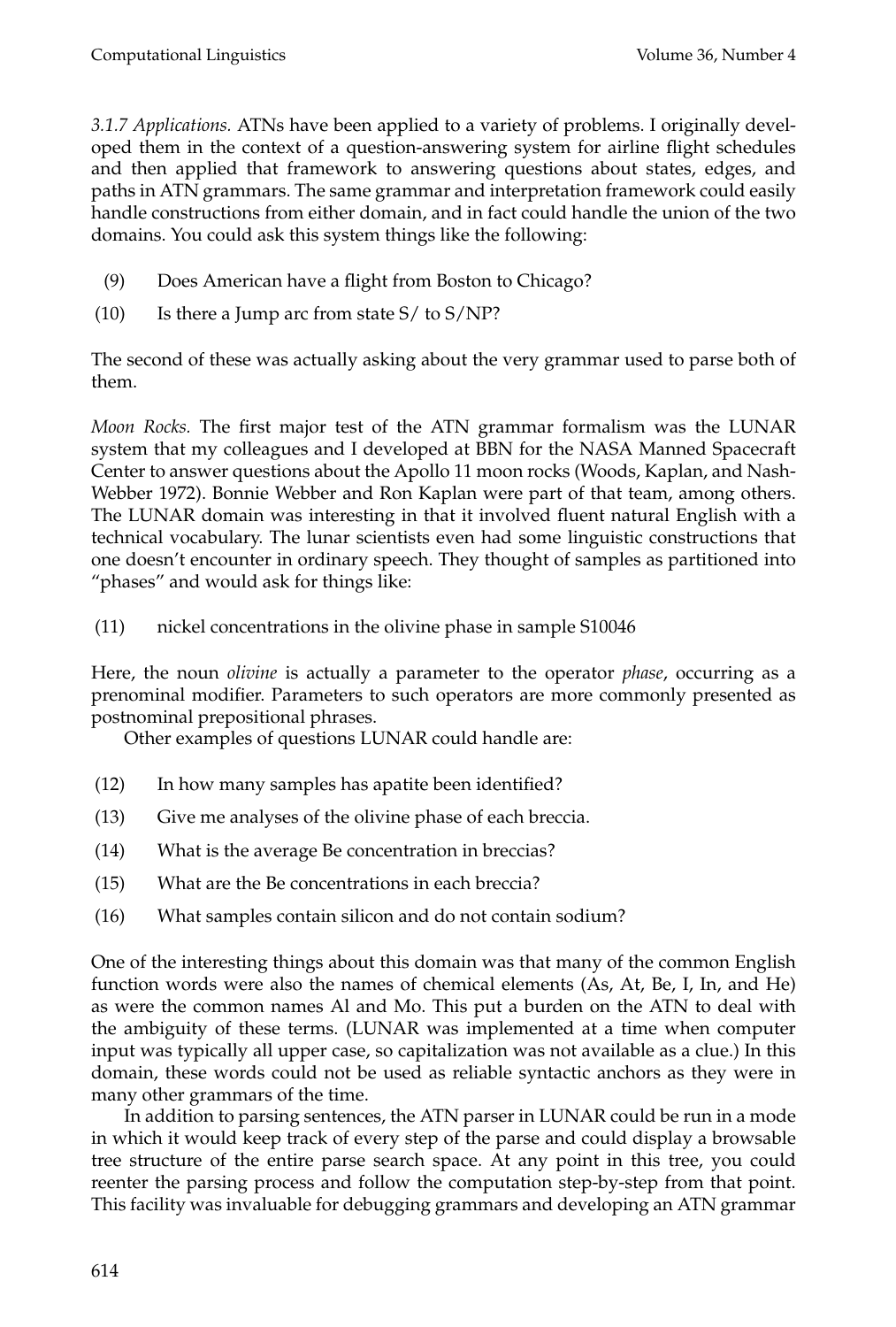with large coverage. Tools such as this, which can help a developer understand what a system is doing, can be extremely important.

*Continuous Speech Understanding.* After the LUNAR project, BBN became involved in the first DARPA speech understanding project (1971–1976). In 1971, no one had any idea how to do speech understanding. Pierre Vicens and Raj Reddy had done a tiny pilot using Terry Winograd's blocks-world domain to show that high level constraints from syntax and semantics could make up for ambiguity at the acoustic level. To do that, however, they restricted themselves to sentences containing the word *block*. The algorithm knew that and searched for that word as an anchor. The word *block* was a good anchor because it begins and ends with plosives, which show up as "notches" in a spectrogram and are thus easy to locate. Clearly that algorithm wouldn't generalize.

I organized a workshop at Harvard that pulled together experts in acoustics, signal processing, speech recognition, linguistic phonology, computational linguistics, and artificial intelligence, and we shared what we knew. The outcome of this conference and other discussions led to the "Newell Report" (Newell et al. 1973), on the basis of which DARPA decided to fund a program in Continuous Speech Understanding. BBN was one of the contractors, John Makhoul was our speech and signal processing expert, and I was the principal investigator and language expert. Other participants were Lynn Bates, Geoff Brown, Chip Bruce, Craig Cook, Jack Klovstad, Bonnie Webber, Richard Schwartz, Jerry Wolf, and Victor Zue. Dennis Klatt consulted on the project. Ultimately, we produced a system called HWIM, for Hear What I Mean (Woods et al. 1976). HWIM understood sentences in the context of an interactive trip-planning and travel-budgetmanagement system we called TRIPSYS.

One of the things we discovered about speech was that people generally don't pronounce all of the words in a sentence with equally clear articulation. In unstressed parts of a sentence, words are typically pronounced with little effort and their acoustic recognition is less reliable. In stressed portions of the utterance, words are more clearly pronounced and can be more reliably recognized. This led to an algorithm I developed, called the shortfall density algorithm. This algorithm could work outward from these islands of reliability until they collided with each other and could be combined into larger islands. This posed an interesting challenge for the syntactic component of the system, which was required to judge whether an arbitrary sequence of words could be extended to a complete well-formed sentence and, if possible, to predict the classes of words that would be compatible with such extensions at each end of the island.

I developed a parsing algorithm that could take an ATN grammar, index it by the constituents on the arcs of the grammar, and for any word that was hypothesized in an utterance, find all of the arcs in the grammar that could use that word. I could then test, for any two adjacent words, which of the arcs compatible with the first word could be connected to one or more of the arcs of the second by some combination of pushes, pops, and jumps. I could then combine sequences of words into islands and record a compact, factored record of all of the possible paths that the grammar could follow through that sequence of words. The arcs at the ends of these islands could be used to predict the classes of words that the lexical recognizer should look for at those ends. When a word was added to one end, the algorithm could propagate constraints through the island to the other end to possibly narrow the predicted possibilities at the other end.

For the internal structure of this "island" parse, I used a trick similar to Earley's to leave the details of a chain of pushes unspecified until needed. However, I did it for both pushes and pops and for jumps as well. A resulting path through the island had the structure of a "stile" (a set of steps used to cross a fence by going up one side and down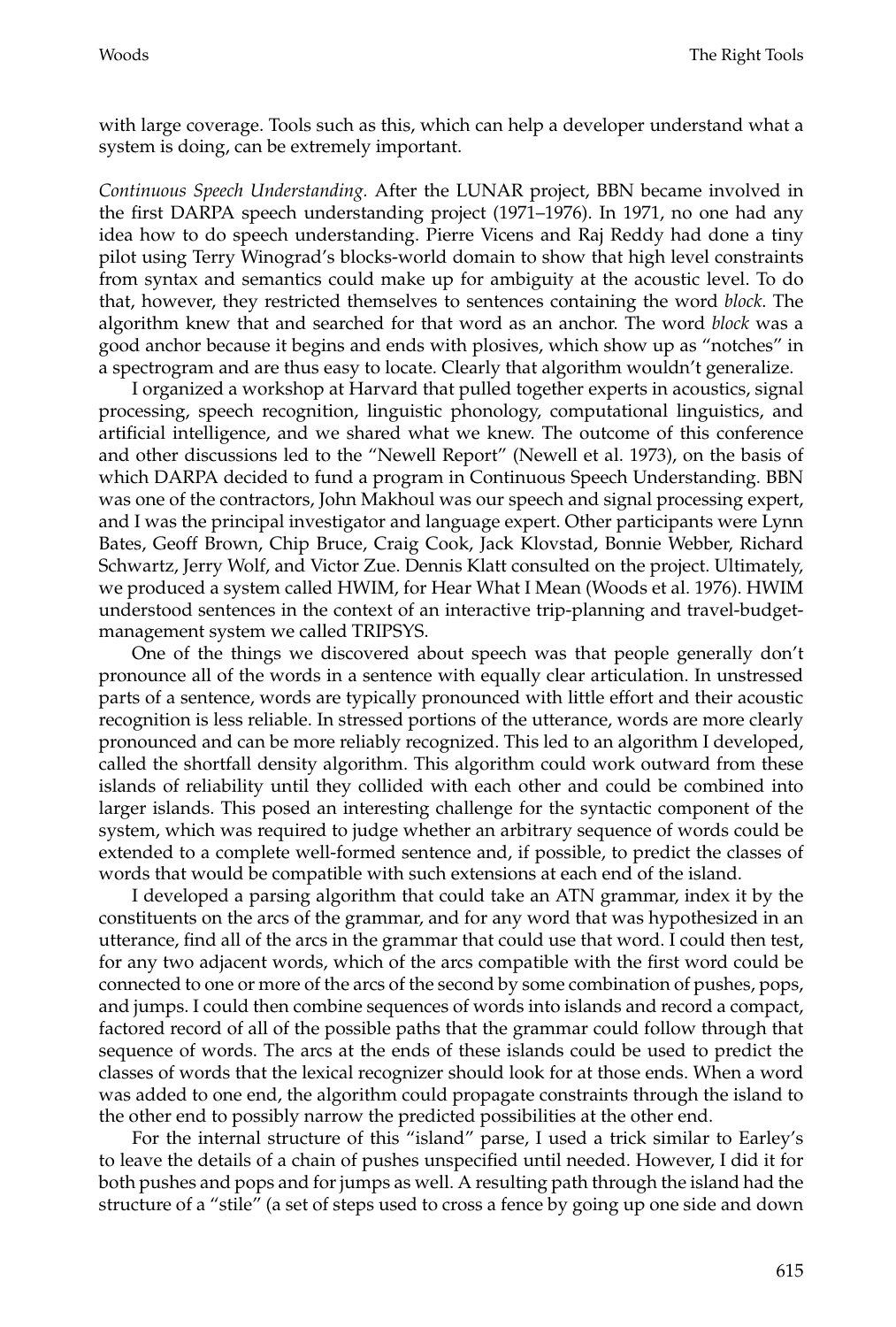the other). At the top was a word or word sequence, which in general could be popped to by something on the left and could push for something on the right. The details of whether that pop or push was direct or indirect were left unspecified until more context was available to determine the answer. Figure 11 gives an example of such a stile path covering a fragment. The wavy lines in the figure represent the indefiniteness of the details of a pop or push transition. Although I developed this algorithm in the context of speech, I also considered it useful for processing ill-formed utterances. If someone makes an error in an utterance such as doubling or dropping a word or inserting the wrong word at some point, an island-driven parser can parse the rest of the utterance into partially overlapping islands and look for places where a small change could make a connection in or around the overlap area. The shortfall density algorithm could even be used to rank the likelihoods of alternative repairs and find the most likely correction.

One of the interesting experiments that we never got to complete with the HWIM system was to annotate the transition network grammar with information about prosodic signatures that should be present if certain syntactic transitions are followed. For example, the sentence *Have any people done chemical analyses on this rock* was misheard by one version of our system as *Give any people done chemical analyses on this rock*, which astoundingly parsed and passed all of the semantic and pragmatic filters. One parse was equivalent to *Give [me] any people-done chemical analyses on this rock*. However, if that was the correct parse, then there should have been a very salient prosodic signature on the phrase *people-done*, and the main verb *give* should have been stressed. Because neither was the case for the given utterance, this false interpretation would have been rejected, and the correct interpretation would have been found. We got as far as making the annotations in the grammar, but had not yet been able to test them when the project ended.

*Conversational Discourse Structure.* One of my students, Rachel Reichman, used an interesting kind of ATN to express models of discourse structure she called context spaces [\(Reichman 1981\). Reichman studied real conversations and found consistent, regular](http://www.mitpressjournals.org/action/showImage?doi=10.1162/coli_a_00018&iName=master.img-010.jpg&w=383&h=194)



**Figure 11** A stile path covering a fragment.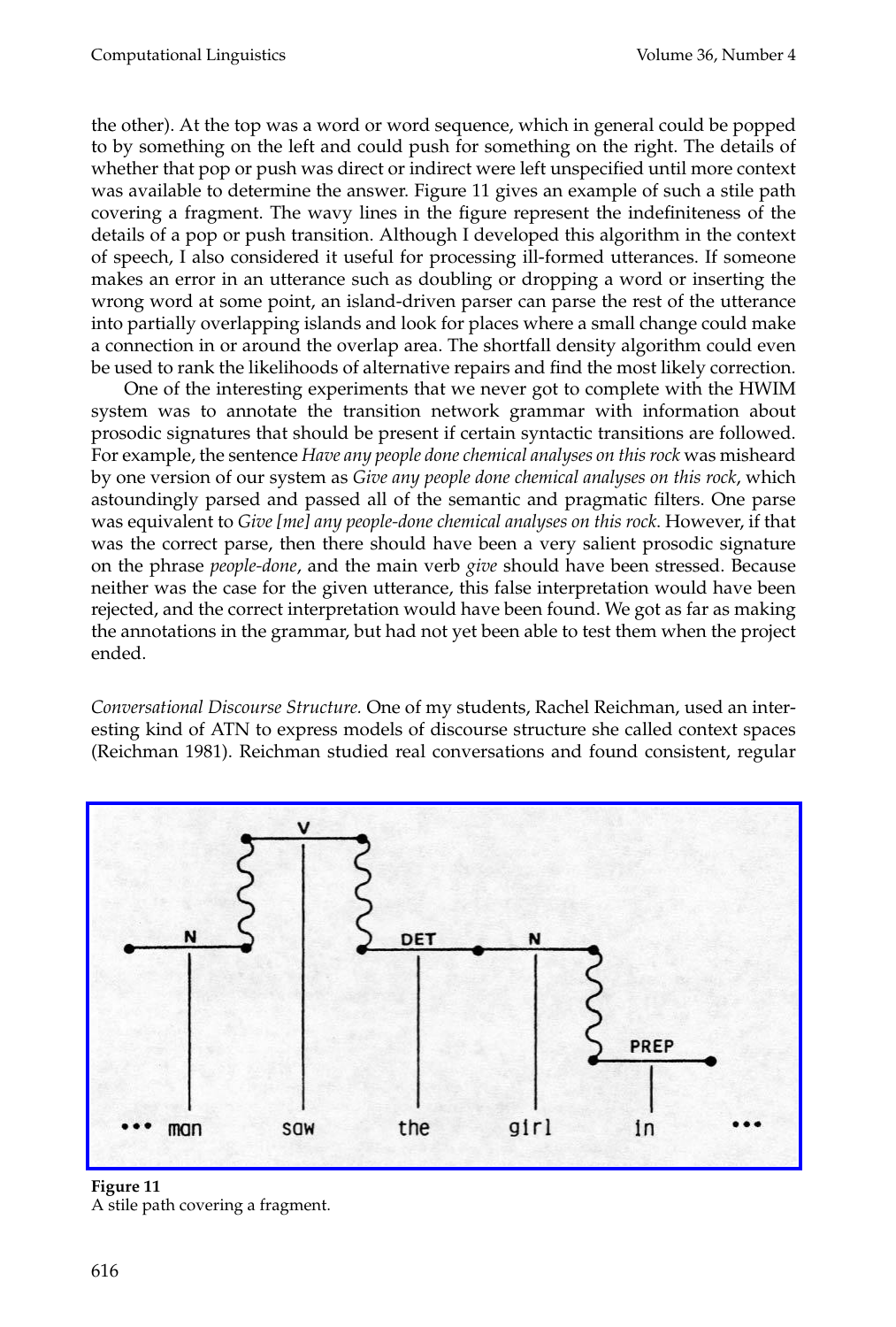structure above the sentence level across a variety of kinds of discourse and various topics. She was able to use the conditions and actions on ATN arcs to characterize how discourse moves depended on context and could track focus, topic, and role through the discourse. She could even detect when a speaker switched sides in a debate.

Unlike other discourse grammars, which tend to think of discourse structure in terms of sequences of categories, Reichman could use the conditions on the ATN transitions to capture discourse moves such as "Speaker 2 utters a declarative sentence that is truth-functionally inconsistent with the previous statement by speaker 1". She called this transition a "challenge." The content in these discourse ATNs was all in the conditions. The category labels on the transitions played a very minor role, if any.

One of Reichman's contentions was that there is a structure of possible moves in discourse that is orthogonal to the intentions of the speaker, and from which the speaker has to choose, just as a chess player chooses possible moves from among the legal moves of chess. In this way, her work complemented that of Perrault, Cohen, Allen, and Bruce, dealing with the beliefs, desires, and intentions of speakers and hearers. It seemed to me that her work also provided a missing link for David McDonald's low-level tactics of sentence generation. Reichman's discourse ATNs could provide the tracking mechanism for the parameters that McDonald's system required to decide things like whether to passivize a sentence or not. Reichman's discourse ATNs could also track the "reference times" required for Reichenbach's account of perfect and progressive tenses. It had previously been a mystery to me where these parameters were expected to come from.

*Other Applications.* ATNs and related automata have been applied to a variety of other problems:

- ATN grammars, without a computer, have been used for field linguistics to record the evolving understanding of grammars of native languages (Joseph Grimes, personal communication).
- ATNs were used by Joyce Friedman and David Warren to represent the grammar of Montague's Proper Treatment of Quantification in English (PTQ) and thus provide a parsing algorithm for Montague Grammar (Friedman and Warren 1978).
- ATNs were used for other kinds of perception. For example, ATNs were used to recognize patterns of chromosomes (Chou and Fu 1975).

# **3.2Generalized Transition Networks**

A Generalized Transition Network (GTN) is a generalization of an ATN that can be used for generalized perception. In GTNs, the transitions are augmented with actions of sensory perception that can be directed to any point in a perceptual space, replacing the ATN's implicit parsing of sequences of constituents in left-to-right-order. State transitions in GTNs represent moving to more complete states of knowledge as a result of additional measurements, without any assumption that those measurements are being applied to a provided sequence of inputs. In a GTN, the results of previous measurements can determine where the next measurement is to be taken. Students in my classes at Harvard used GTNs to recognize basic strokes in images of cuneiform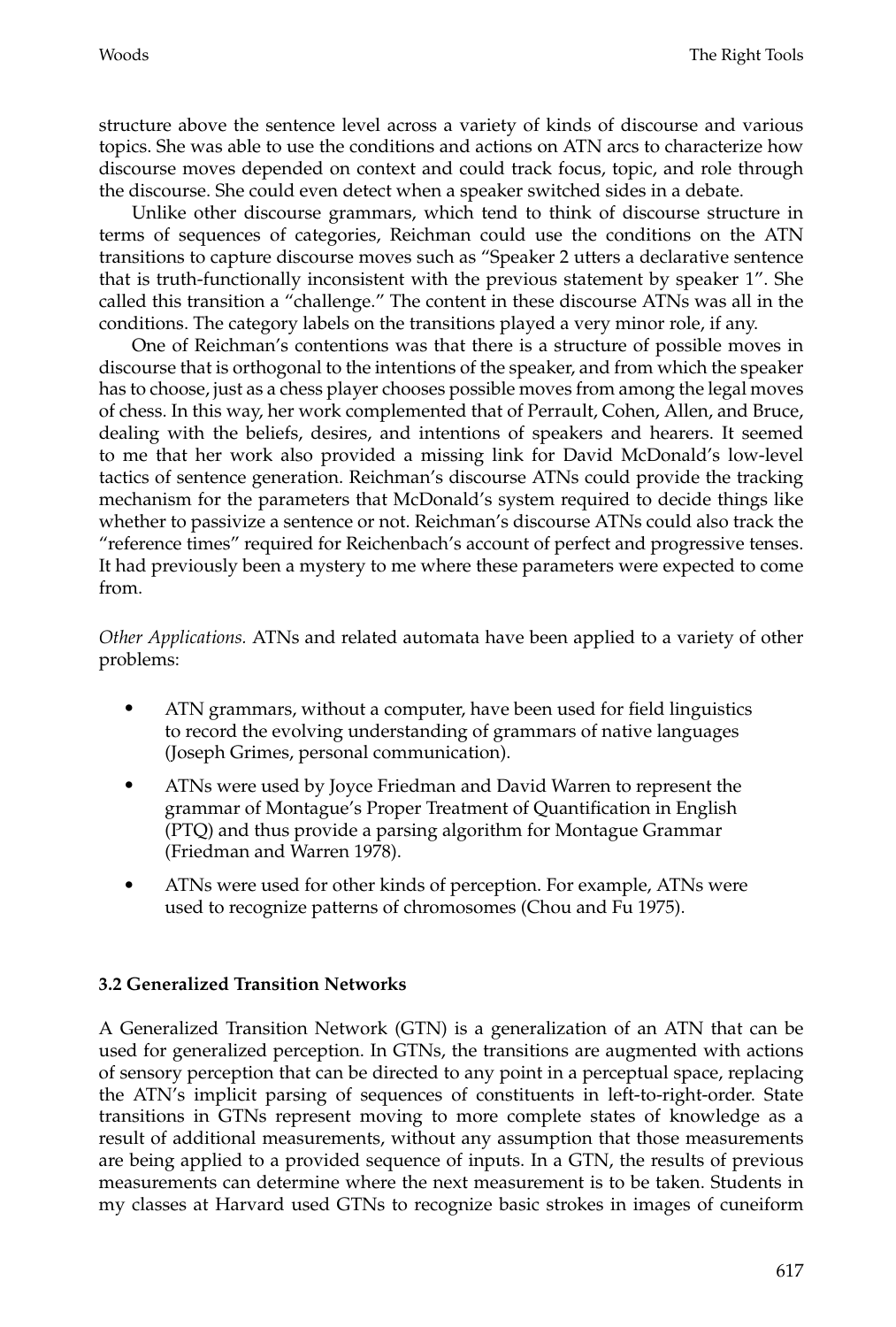tablets and gliders and other basic patterns in simulations of cellular automata running Conway's game of Life.

# **3.3 Cascaded ATN Grammars**

A Cascaded ATN Grammars (CATN) (Woods 1980) is a cooperating sequence of ATN transducers, each feeding its output to the next stage. One example of a cascade of ATNs arose in the speech understanding project. The lexical analyzer in HWIM knew about coarticulation effects between phonemes that could reduce the pronunciation of a phrase like *hand label* by suppressing the *d* in the context between *n* and *l*. This was captured by an algorithm that could be viewed as an ATN transducer that nondeterministically transcribed a sequence of input phonemes into a sequence of words. In this transducer, the transmission of the words and the consumption of the input phonemes could be somewhat asynchronous. The ATN transducer needed to consume the *l* of the next word *label*, before it could confirm the appropriate context for the missing *d* in *hand*. So by the time it transmitted the word *hand*, it was already working on the input for the next word *label*. Registers in the ATN could remember the hypothesized current word while the ATN entered a state that dealt with the coarticulation effects, which could be shared by all words ending in *nd*. Then when the confirming *l* was consumed, the remembered word was transmitted.

Another example of an ATN cascade would consist of an ATN transducer to recognize syntactic structure, followed by an ATN that performs a semantic interpretation. Subsequent stages could do pragmatic interpretation, discourse structure, and plan recognition. Cascading provides benefits similar to sequential decomposition of finitestate machines: It reduces the overall combinatorics and produces a simpler model. By factoring these stages apart, we can reduce the extent to which phenomena have to be learned and recorded multiple times in different contexts. For example, we don't have to learn the basic structure of a noun phrase, including the English system of quantifiers and determiners, repeatedly, for all of the different semantic classes of head noun that we might want to distinguish. If we're running a machine learning algorithm, this means that we don't have to encounter examples of all of these combinations in order to learn the correct model. Also, evidence for syntactic structure will be pooled over different semantic variations and vice versa. Finally, what we learn for the syntactic stage can carry over to other domains and other applications.

Separating syntactic and semantic processing into two stages of a cascade can also optimize the flow of information between the two. For example, when parsing a noun phrase, the syntactic stage can parse the determiner and any adjectives up to the head noun before transmitting anything to the next stage. Then it can transmit the head noun and any premodifiers. This allows the semantic interpretation stage, which is largely head-driven, to start its processing with the most important information. Then the syntactic stage can parse any subsequent PPs or other postnominal modifiers and transmit them, followed finally by transmitting the determiner information. After the semantic stage has interpreted the meanings of the head noun and its modifiers, it can share the portion of the semantic stage that analyzes determiners.

# **4. Factoring**

This discussion of cascading illustrates a principle I call factoring: the sharing of common parts of grammars and hypotheses. Factoring is a key element of what makes ATNs efficient, both for grammar development and for syntactic processing. I distinguish two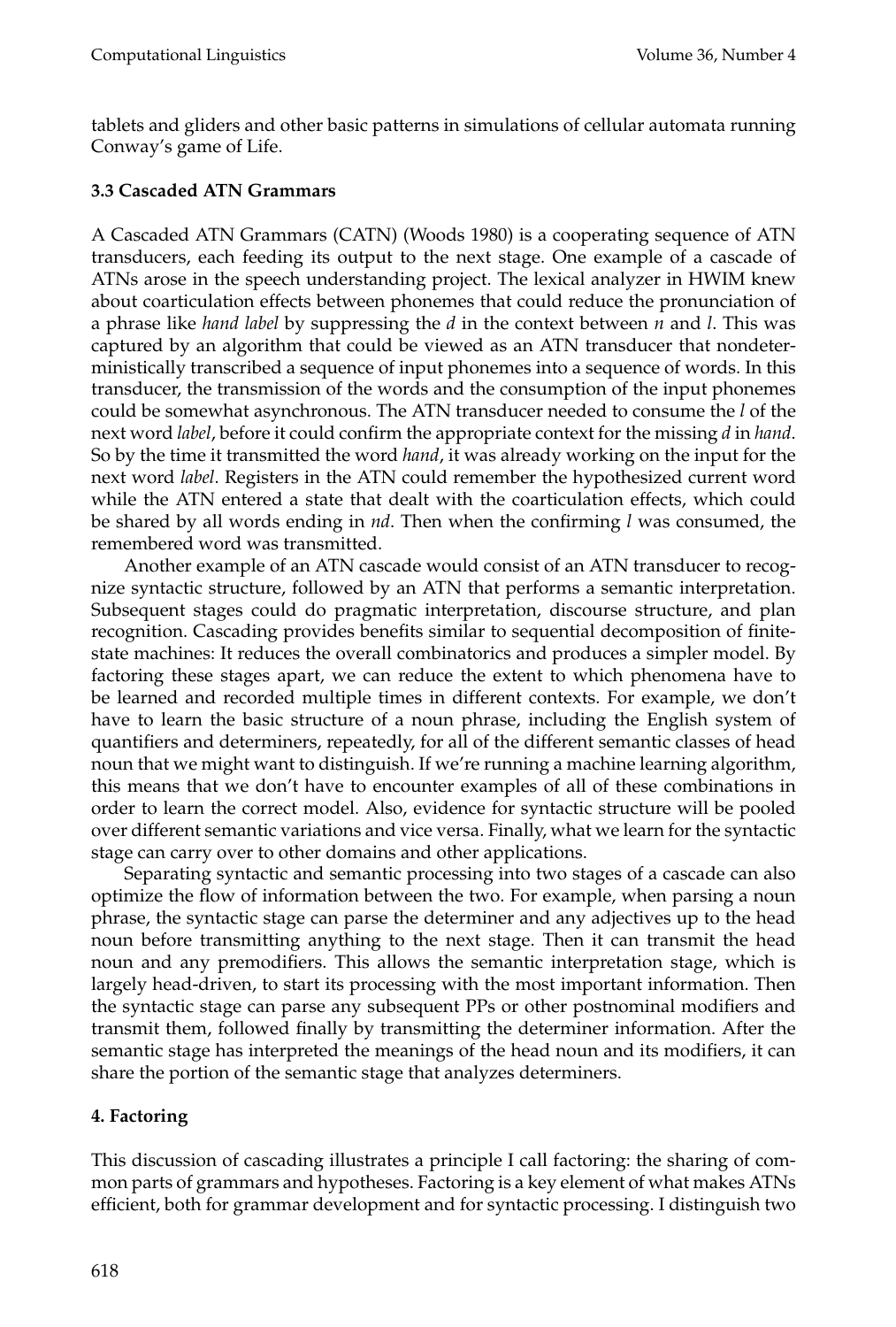kinds of factoring: conceptual factoring and hypothesis factoring. Conceptual factoring is the sharing of common parts of grammars or other formal models to help a linguist or a grammar-learning algorithm to capture generalities. Hypothesis factoring is the sharing of common parts of alternative hypotheses that arise in parsing, perception, or learning. Hypothesis factoring helps a parsing algorithm or learning algorithm operate more efficiently by generating fewer cases that need to be considered independently. Earley's trick to avoid enumerating different alternative stack contexts while processing the transitions in a constituent is an example of factoring, as is my generalization of this trick to handle middle-out island parsing for speech. It's also the purpose of the RTN optimization algorithm I described earlier, and one of the principal benefits of cascading.

Usually factoring transformations that merge the common parts of grammar rules provide both kinds of factoring benefits, although occasionally these two principles could compete with each other. In general, one should look for conceptual factoring issues at the level of how a linguist might interact with a formalism to understand models and theories. Hypothesis factoring optimizations can then be applied behind the scene by compilers that transform models into efficient structures for processing. For example, if a linguist prefers to formulate grammars as sets of rules, these could be transformed to ATNs behind the scene and optimized to obtain efficient parsing algorithms. I seem to recall that Martin Kay compiled some of his chart-parsing algorithms into something very similar to ATNs before parsing.

#### **5. Procedural Semantics**

I want to turn now to the topic of Procedural Semantics.

In a term paper that led to my thesis on "Semantics for a Question-Answering System" (Woods 1967, 1979), I proposed procedural semantics to resolve the dilemma I had about how to get a computer to answer questions about a database. According to my dictionary, "semantics" was the relationship between signs and symbols and the things they denote or mean. So what, I wanted to know, is meaning? For my application, semantics had to be more than just assigning features and calling them semantic, or drawing diagrams and calling them semantic networks. I wanted to know what we could store in our presumably finite brains that could conceivably play the roles we attribute to meanings. The best I could find in the philosophy literature was a quote from Carnap: "To know the truth conditions of a sentence is to know what is asserted by it—in usual terms, its 'meaning'." The only thing I knew that could finitely represent the truth conditions of a sentence (which is an infinite set of assignments of truth values to propositions in all possible worlds) was some form of procedure: a Turing machine, a Post production system, or a computer program.

The idea of procedural semantics is that the semantics of natural language sentences can be characterized in a formalism whose meanings are defined by abstract procedures that a computer (or a person) can either execute or reason about. In this theory:

- The meaning of a noun is a procedure for recognizing or generating instances.
- The meaning of a proposition is a procedure for determining if it's true.
- The meaning of an action is the ability to do it or to tell if it has been done.

This theory can be thought of either as an alternative to the standard Tarskian semantics for formal systems or as an extension of them. The idea is that the computational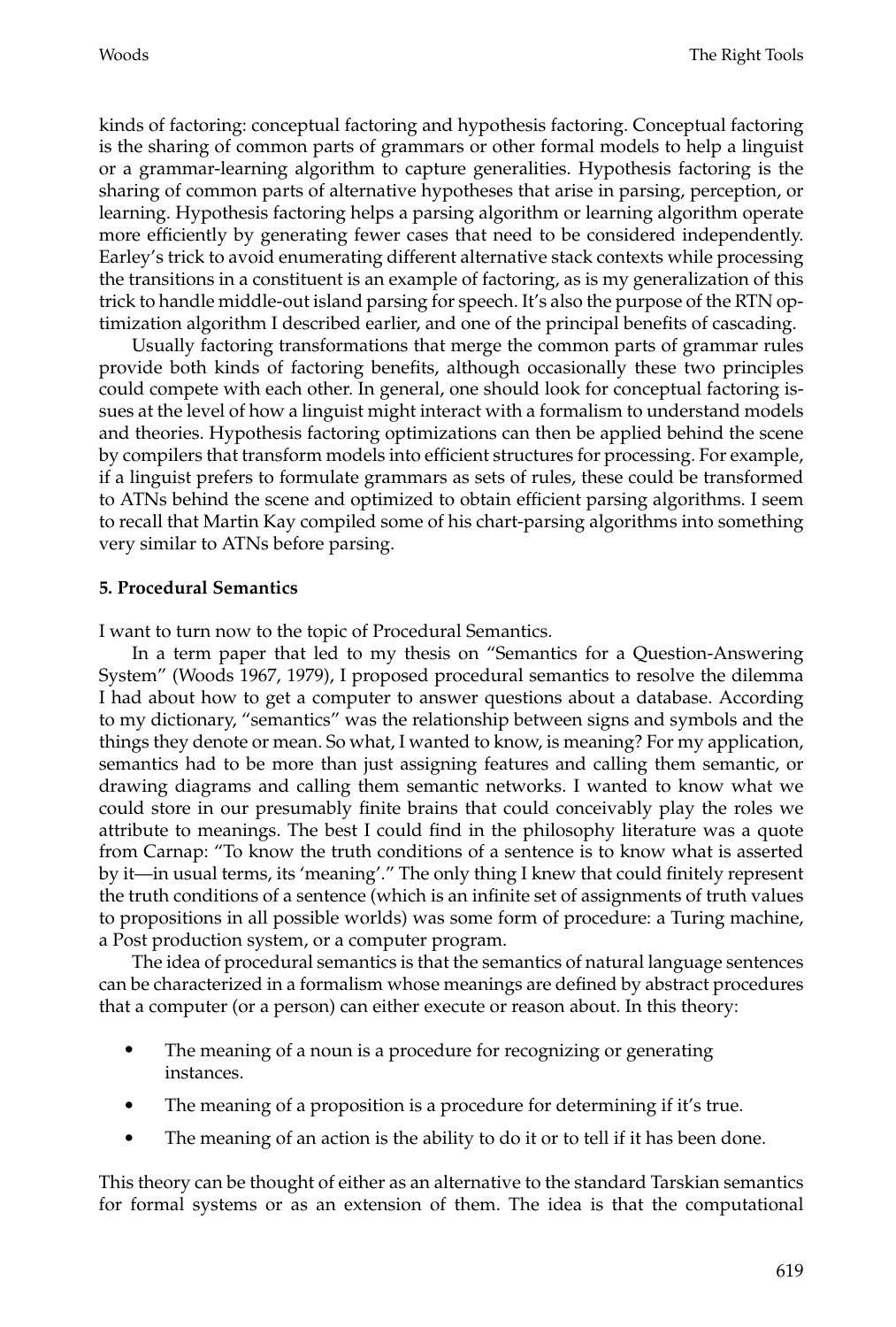primitives consisting of represented symbols, the ordered pair, the assignment of values to variables, conditional branching and iteration, addition and subtraction, and the subroutine call, together with sensorimotor operators that interact with a real world, constitute a stronger (and more well-understood) foundation on which to build a theory of meaning than does set theory and the logical operations of universal and existential quantification over an all-inclusive infinite universe. These latter theories have their own paradoxes and incompleteness issues, which we usually ignore, due to familiarity. For more about the limitations of classical logic alone as a basis for meaning, see Woods (1987).

A procedural semantics foundation allows for a definition of the standard logical operators as well as extensions of them to deal with generalized quantifiers, as well as questions and imperative operations. Building on computational primitives, like the ordered pair and conditional iteration, seemed to me to be at least as well understood, and more grounded, than building on the logical operations of universal and existential quantification over an infinite universe and then having to make some kind of extension to handle the meanings of questions and imperatives. Moreover, because procedural specifications can be installed in a machine, where they can be physically executed, they can interact with sensors like keyboards and cameras and with output devices like printers and manipulators, so that this approach allows meanings that actually interact with a physical world, something that no previous theory of meaning had been able to achieve.

# **5.1 Semantics for a Question-Answering System**

In the case of question answering, procedural semantics allows one to decouple the parsing and semantic interpretation of English sentences from the details of the storage and representational conventions of the information in the database. The procedural semantics approach allows a computer to understand, in a single, uniform way, the meanings of conditions to be tested, questions to be answered, and actions to be carried out. Moreover, it permits a general-purpose system for language understanding to be used with different databases, and even combinations of databases that may have different representational conventions and different data structures, and it allows questions to be answered by results that are computed from the data in the database without being explicitly stored.

In "Semantics for a Question-Answering System" (Woods 1967), I formulated a theory of procedural semantics and a methodology for assigning semantic interpretations to parsed sentences of English. This amounted to compiling the English sentence into an equivalent abstract procedure, expressed in a meaning representation language (MRL) that was an extension of conventional predicate calculus notations. This MRL extended the logical inventory with commands and actions in addition to propositions, and it introduced generalized and typed quantifiers. The range of quantification for a typed quantifier was specified by an abstract procedure for enumerating elements of the class, and the class could be parametrically specified.

This can be illustrated by an example from the LUNAR system discussed earlier. The semantic interpretation of the question *What is the average concentration of Aluminum in each breccia?* was as follows:

```
(17) (FOR EVERY X5 / (SEQ TYPECS): T;
(PRINTOUT (AVGCOMP X5 (QUOTE OVERALL) (QUOTE AL2O3))))
```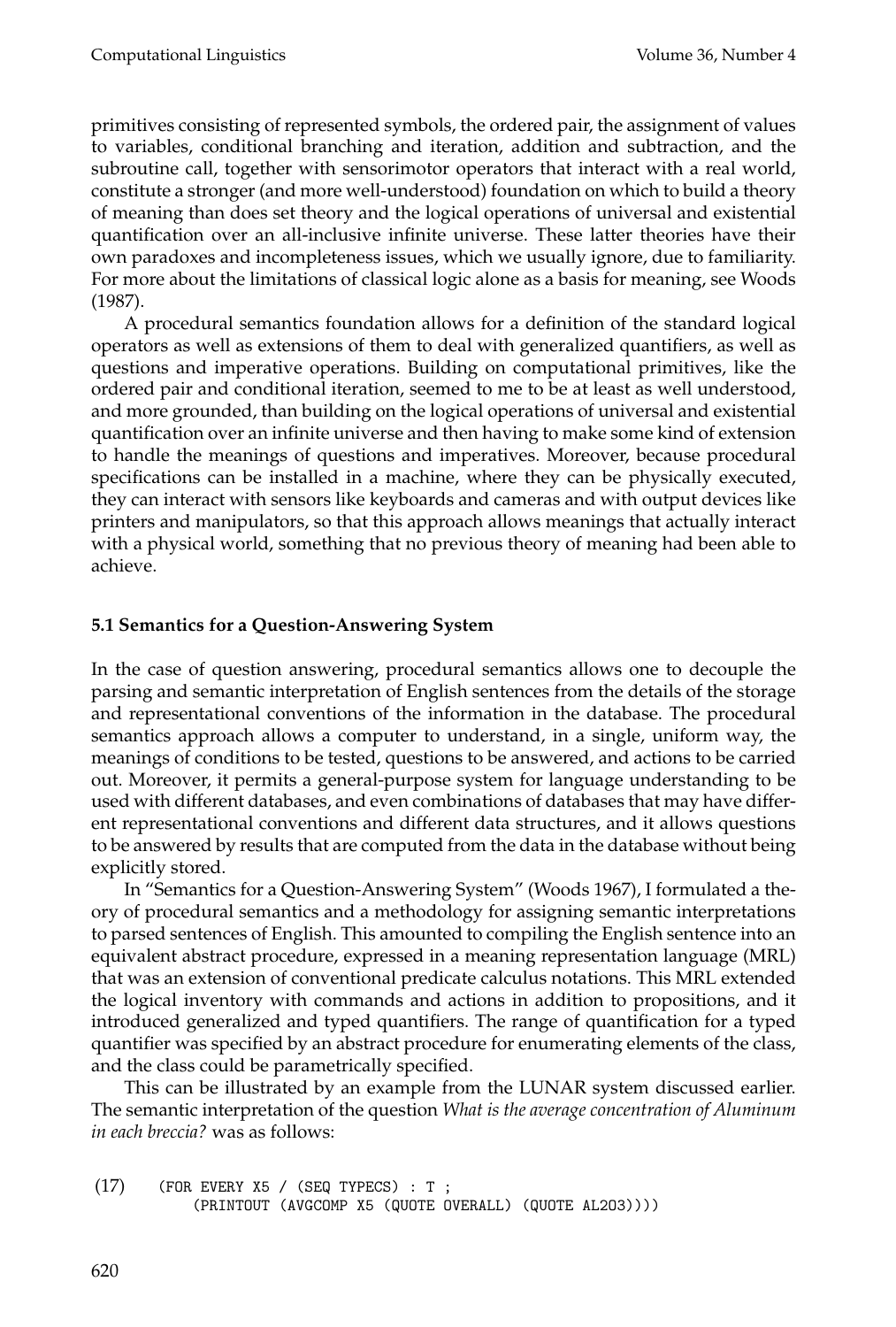#### This semantic interpretation can be read as follows:

For every x5 in the class TYPECS such that the universally true condition T is true, print out the value computed by the averaging function AVGCOMP for the sample x5 for the overall concentration of Al2O3, where TYPECS is the name used in the database for "Type-C rocks" (that's how breccias are encoded in the database) and Al2O3 is the chemical name for Aluminum Oxide (which is how Aluminum is stored in the database).

Note that answering this question involves the computation of an average that was not explicitly stored in the database, and that the grounding for the semantics of terms such as Aluminum and breccia is in a database whose structure and content and encoding conventions were previously and independently defined.

LUNAR was influential not only as an example of a successful natural language question-answering system and an exemplar of ATN parsing and procedural semantics, but as a stimulus for a lot of subsequent intellectual development. For example, Ron Kaplan built on the things he learned from working with the LUNAR ATN grammar to develop his formalism of Lexical Functional Grammars, which in turn influenced the development of Head-driven Phrase Structure Grammars. Danny Bobrow proposed the idea of spaghetti stacks (Bobrow and Wegbreit 1973) in response to my description of a Lisp feature that would make it easier to implement ATN parsers. Spaghetti stacks are now used to implement continuations in modern Lisp dialects such as Scheme. And many commercial systems have followed LUNAR as a model when developing question-answering systems for practical applications.

#### **5.2Formal Meaning Representation Language**

LUNAR's meaning representation language was an extension of the Predicate Calculus with generalized quantifiers and imperative operators. Some examples of the schemata for these quantifiers and operators are:

- (18) (FOR <quant> <vbl> / <class> : <condition> : <command>)
- (19) (FOR <quant> <vbl> / <class> : <condition> : <condition>)
- (20) (TEST <condition>)
- (21) (PRINTOUT <designator>)

For example, Example (18) above can be read "For <quant> <vb1> in the class <class> such that <condition> is true, do <command>." This is the schema for a quantified command. Example (19) can be read: "For <quant> <vbl> in the class <class> such that the first <condition> is true, the second <condition> is also true." This is the schema for a quantified proposition. The quantifiers <quant> in these schemata include not only the traditional universal and existential quantifiers EVERY and SOME, but also nontraditional quantifiers like THE and (MORETHAN <number>) and a generic quantifier GEN which corresponds to the use in English of undetermined noun phrases with a plural noun (e.g., birds have wings). The paradigm can accommodate numerical quantifiers as exotic as *an even number of* or *a prime number of* and all sorts of *typically*, *often*, *rarely*, and "unlesscontradicted" probabilistic quantifiers as well.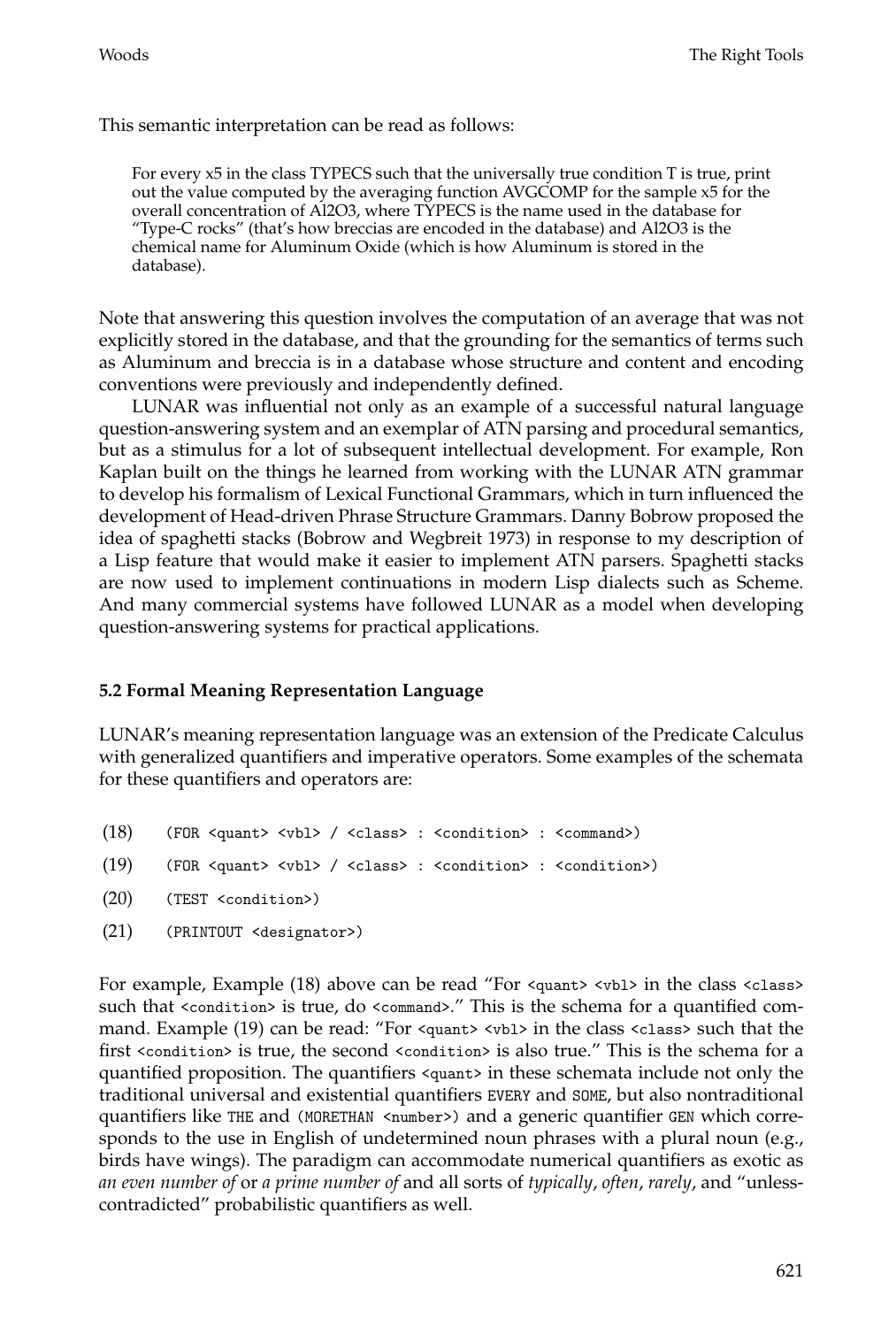The schema (TEST <condition>) is a command to test a condition and print out Yes or No according to the result, and (PRINTOUT <designator>) is a command to print out a name or description of the referent of the specified designator.

The fact that LUNAR's meaning representation language uses typed quantifiers and provides for additional restrictions on the range of quantification permits a uniform treatment of different quantifiers and different kinds of head nouns and modifiers in English noun phrases. For example, *Some tall men play basketball* has the following interpretation:

(22) (FOR SOME X / MAN : (TALL X) ;(PLAY X BASKETBALL))

The sentence *All long flights to Boston serve meals* has the following interpretation:

```
(23) (FOR EVERY X / (FLIGHT-TO BOSTON) : (LONG X) ;(SERVE-MEAL X))
```
If we try mapping English directly to classical logic, we need different treatments for noun phrases with universal versus existential quantifiers. For example, for *Some tall men play basketball*, the three predicates (MAN X), (TALL X), and (PLAY X BASKETBALL) are all conjoined under the quantifier (for some  $x$ ,  $x$  is a man and  $x$  is tall and  $x$  plays basketball), whereas for *All tall men play basketball*, the first two conditions would be conjoined as the antecedent of an implication whose consequent is the third condition (for all *x*, if *x* is a man and *x* is tall, then *x* plays basketball). For nonstandard quantifiers, such as *the* or *rarely*, mapping to classical logic is different still.

#### **5.3 Reasoning with Meanings**

The procedural semantics framework allows procedural interpretations to be treated in two ways. In the simplest way, the semantic interpretation is simply executed as a program to compute an answer to a question. However, in a more general case, the system can take the interpretation as an object to be reasoned about and possibly modified. For example in the following query from my Airline flight schedules application:

```
(24) (FOR EVERY X / FLIGHT :
      (AND (OPERATOR X AA) (CONNECT X BOSTON CHICAGO)) ;
      (PRINTOUT X))
```
the system can reason that it could get the same result more efficiently by using a special enumeration function that uses a database index to enumerate only the flights that go from Boston to Chicago to specify the class of the quantifier, resulting in:

```
(25) (FOR EVERY X / (FLIGHT-FROM-TO BOSTON CHICAGO) :
       (OPERATOR X AA) ;(PRINTOUT X))
```
This is an example of what I called "smart quantifiers," quantifiers that apply reasoning to their range of quantification and any specified filters on that range to see if there are more efficient ways to enumerate the same effective range.

There are lots of other reasons why a system might want to reason about the interpretation of a request before acting on it: it may not be appropriate to take literally, or there might be some additional helpful actions to take, or the request might be estimated to be unduly expensive, or there may be a more efficient way to do it, or the user may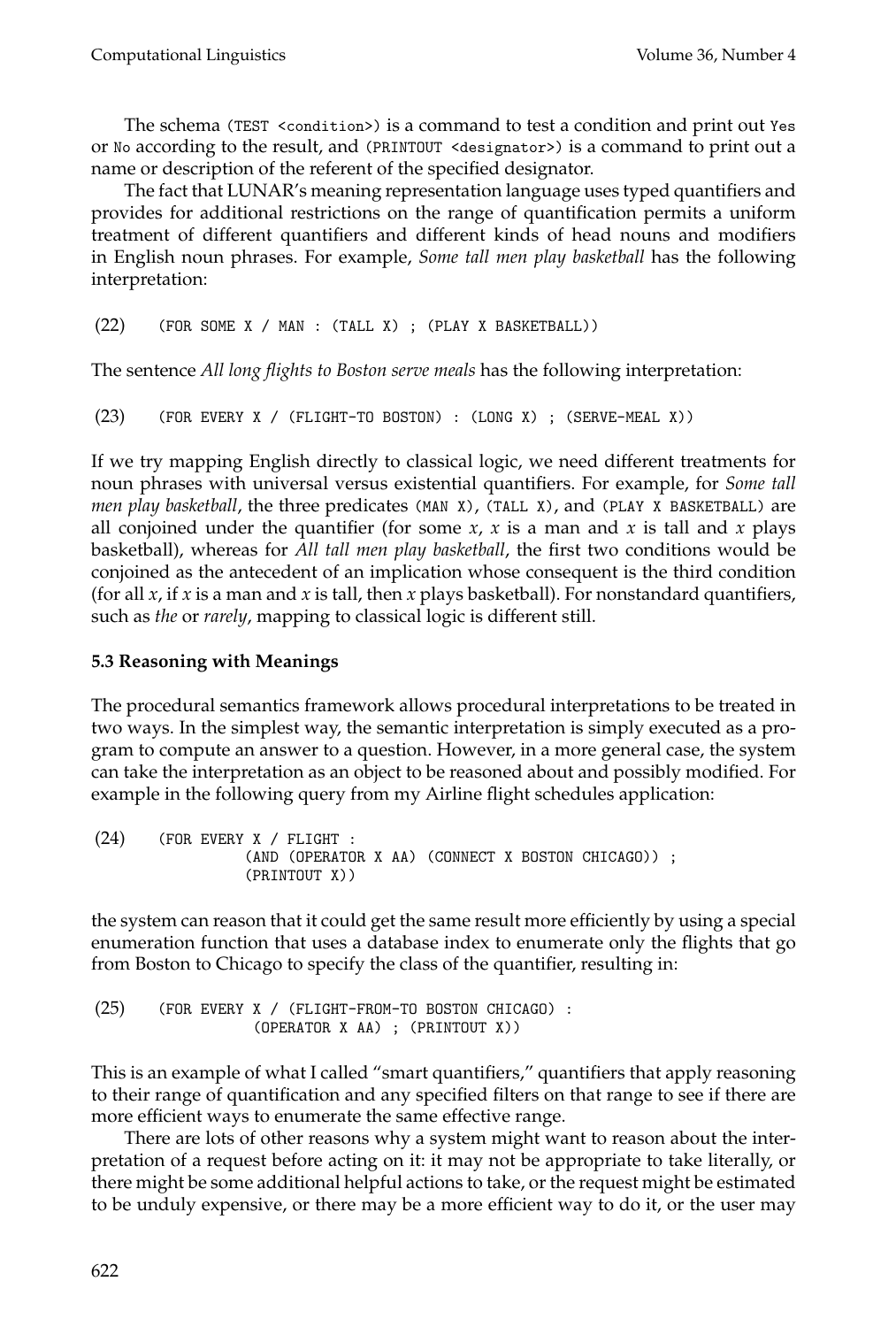not be authorized to do what is being requested, or the system may have reasons not to do the thing that is requested, and so forth. So, we would like semantic representations to be useful both for execution as a procedure and as objects of mechanical reasoning.

# **5.4 Answering Questions about Paths in an ATN**

When I first implemented my semantic interpreter for the airline flight schedules domain, I had no actual database of flight schedules (other than a paper copy of the *Official Airline Guide*). This was before there existed a multiplicity of on-line databases. What I did have, though, was my implemented ATN parser with its ATN grammar, which consisted of a set of states with transitions to other states. So to test out my theory, and to illustrate that I could apply the theory to a database whose structure had been previously determined, I decided to make the ATN grammar itself the object of my requests. I wrote semantic interpretation rules to allow me to ask questions like *Is there a jump arc from S/ to S/NP?* or *Is there a non-looping path from S/NP to S/POP?*. These rules coexisted with my rules for airline schedules and both shared the same grammar for natural language input. One could ask the system *Is there a connection from S/NP to S/V?* or*Is there a connection from Boston to Chicago?* and the semantic rules would disambiguate which domain was intended.

Being able to query paths was especially interesting, because they didn't actually exist as objects in the grammar, but had to be constructively enumerated by the enumeration functions for the path class. Moreover, because there were a potentially infinite number of such paths, the formulation of quantifier classes defined by generators turned out to be essential. I used smart quantifiers to infer when I could use specialized generators for non-looping paths, paths rooted at a given start state, paths between two end points, and so on. I used a resolution theorem prover to prove that the conditions for one of my specialized generators were implied by the filters on the quantifier, and then used instantiated variables from this proof to provide the parameters for the resulting generator. Because I was only using the theorem prover to seek a more efficient generator for the paths, if the theorem prover took longer to come up with an answer than an estimate of how much would be saved by using the result, then it would abandon the effort and use the original quantifier.

# **5.5 Procedural Semantics in LUNAR**

When Jeff Warner approached me from NASA about answering questions about the Apollo 11 moon rocks, I already had the machinery in place for parsing and answering English questions and a rule-based system for adding more domains. All I had to do was build a dictionary for the new vocabulary, write the appropriate semantic interpretation rules, oh, and by the way, implement a database system, import their data into it, write the procedures to define the semantics, and do all this in 256 K words of memory on a PDP-10! The PDP-10 in question was a DEC machine that BBN had modified to support virtual memory, multiple forks, and time-sharing. I was programming in Lisp and my language-processing program took up one 256-K fork all by itself, so Danny Bobrow enlisted Lisp wizard Alice Hartley to add the ability for Lisp to create and control subforks, and I implemented the database and database retrieval programs in a separate fork.

At NASA, Jeff Warner had extracted all of the data from the conference proceedings of the First Annual Lunar Science Conference, normalized the units, and crossreferenced the data with the articles from which it came. He could generate answers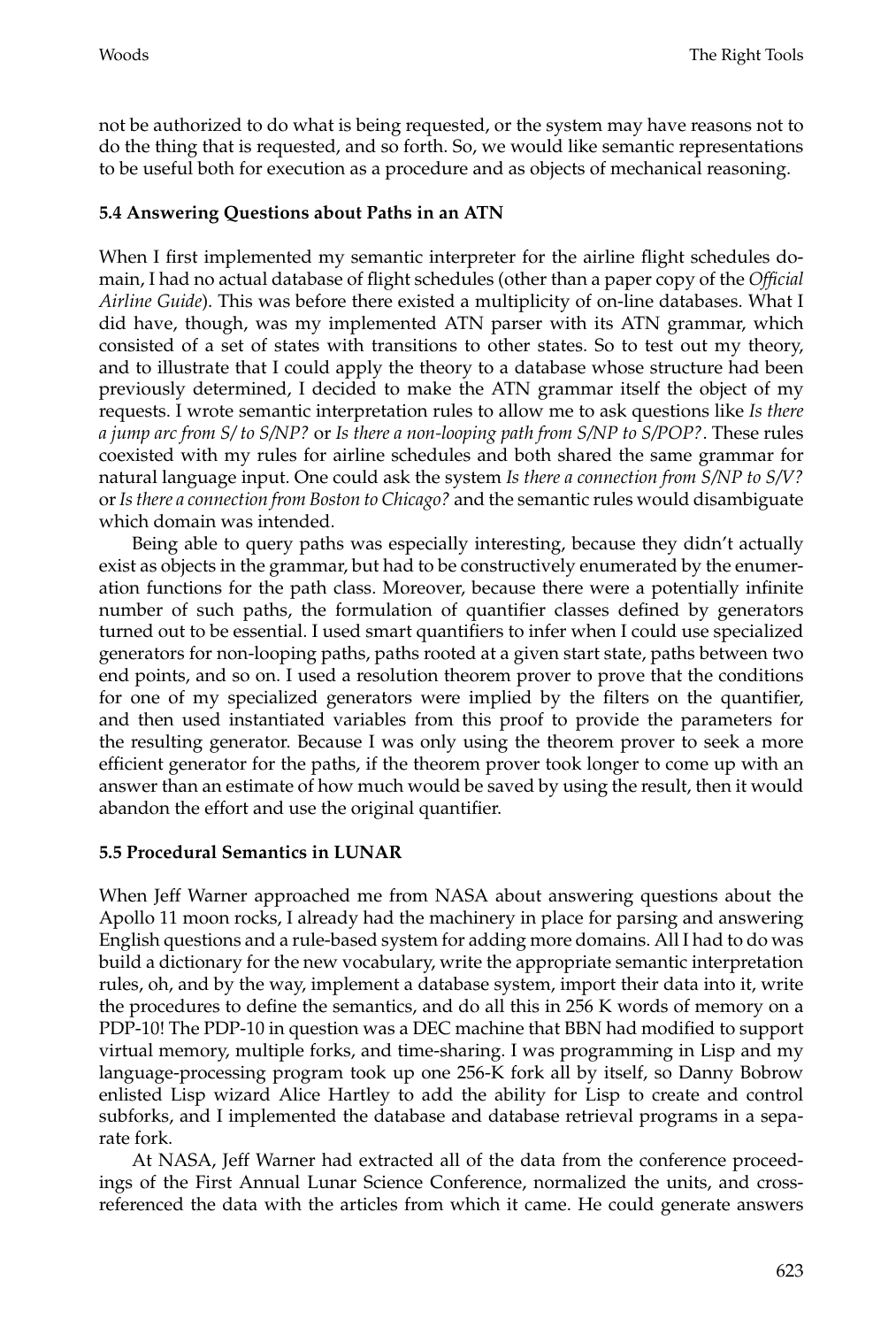to questions by having his Fortran programmer write programs to query this database. He wanted to know if he could get his Fortran programmer out of the loop. He had collected a set of queries to illustrate the kinds of questions he wanted to be able to answer, and a vocabulary of 3,000 words that included all of the chemical elements, a large vocabulary of mineral names, and every word that appeared in the proceedings of the First Annual Lunar Science Conference. For each word, he had recorded its most common syntactic category in English. I had to take this list and expand it with additional categories for ambiguous words and add in syntactic and semantic features and semantic interpretation rules for the words that needed them.

The procedural semantics approach worked fine, and I learned some interesting things about semantics and quantifiers from this experience (Woods 1978). One of the interesting discoveries was how the "average" operator interacted with quantification and treated the generic quantifier differently from a quantifier like *each.* If the quantifier is *each* you get a separate average for each value, but if the quantifier is generic or *all*, the average is computed over all of the values. LUNAR answered 78% of the queries asked of it at the Second Annual Lunar Science Conference, and 90% of those queries fell within its scope. However, LUNAR was far from being a complete solution. If you asked LUNAR, *What is a breccia?*, it would reply *S10046*. S10046 was indeed a breccia, and LUNAR was programmed to give you what you asked for. If you asked it *What is S10046?*, it would reply *S10046*, since that was a sample that was equal to S10046. LUNAR simply found referents of referring expressions and gave you their names. It had no model of the purpose behind the user's question or of different kinds of answers for different purposes.

## **6. Knowledge and Language**

I want to shift now and talk about knowledge.

It doesn't take much thought to realize that background knowledge and contextual knowledge is essential to language interpretation. For example, knowledge is necessary to resolve the ambiguity (and get the joke) in Groucho Marx's famous *Time flies like an arrow(but fruit flies like a banana)*. Here, both syntactic and semantic ambiguity are resolved by knowing that there are fruit flies, but not time flies, that arrows fly but bananas don't, and that *flies* can be used metaphorically for *moving swiftly*.

Consider a spoken utterance that could be segmented either as *his wheat germ and honey* or *his sweet German honey*. One would need to know something about the context of this utterance in order to venture a prediction as to which interpretation was intended. Here, we need knowledge even to know what words we are hearing.

In the HWIM system, the sentence *Showme Bill's trips to Washington* was misheard as *Showme Bell's trips to Washington* in the context of a travel planning system that knew travel plans for a group of people that included Bill Woods and Alan Bell. There is a minimal difference of one phoneme between these two sentences (one letter in the written orthography), and there is only one feature difference between these two vowels. The acoustic scores of the two hypotheses were virtually identical, and the correct choice happened to come second. However, the system could easily have resolved the choice by using a semantic interpretation to check the trip database to learn that Bill Woods was scheduled to go to Washington, while Alan Bell was not.

I once called home on the telephone and asked my young son, who answered, *Is your mother there?* He said, *Yes*. I said *Can I speak to her?* He said, *Yes*. Finally, I said, *Tell her to come to the phone*. *OK*, he said. We know that interpreting speech acts depends on beliefs, desires, and intentions, but how do we manage and acquire all of the knowledge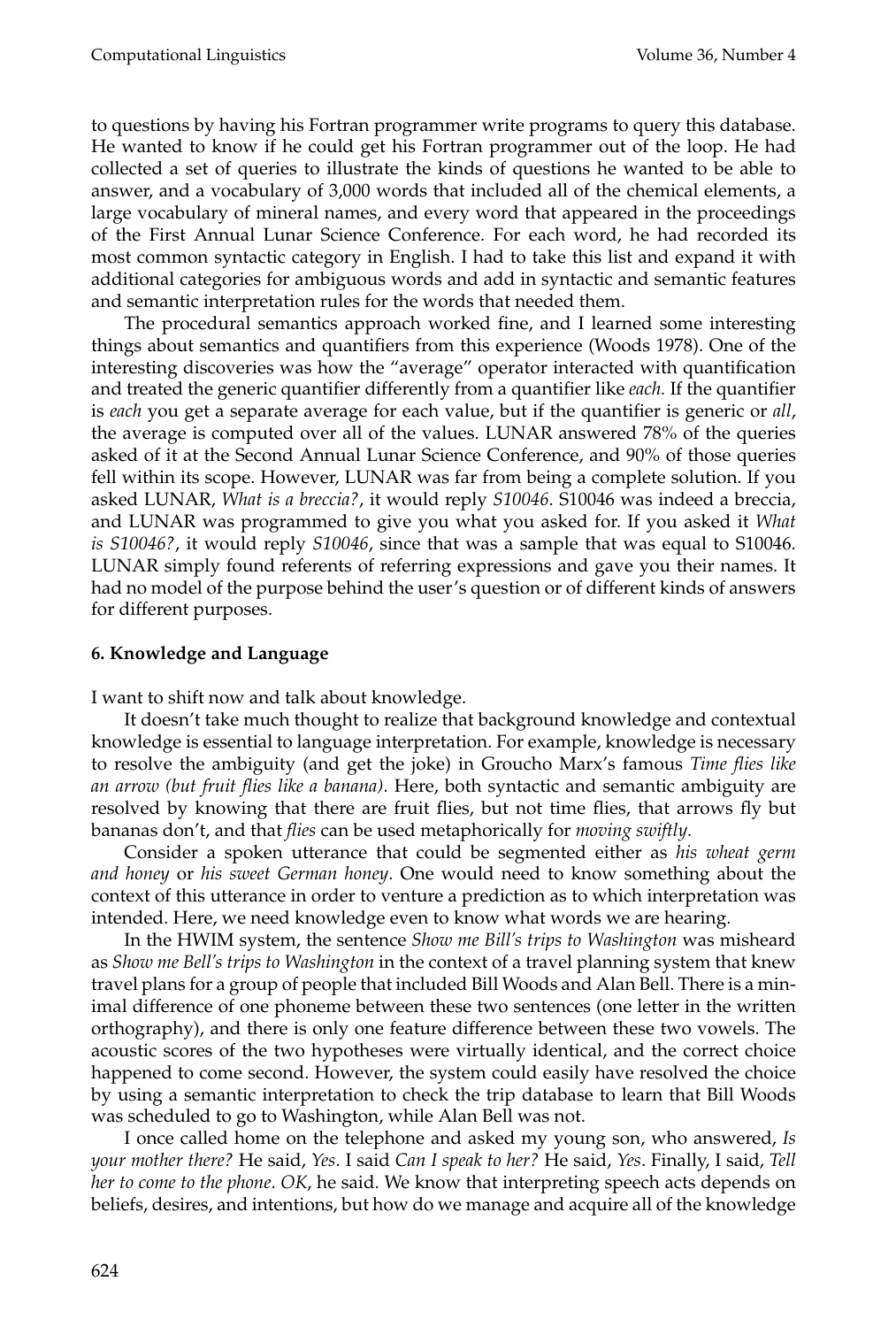it takes to correctly infer those beliefs and desires and intentions and do so efficiently at the right time?

# **6.1 Requirements for Knowledge Representation**

We need a system that can organize and use large amounts of world knowledge and facilitate the efficient associative access to that knowledge during the analysis of sentences. My experiences in a variety of natural language applications have convinced me that understanding and using knowledge is the bottleneck in both speech and natural language processing (Woods 2007). A key problem is how to find the pieces of knowledge relevant to a problem from among all of the knowledge in a large knowledge base.

We need a representation system that can satisfy two requirements:

- 1. It should be expressively adequate to represent all of the necessary elements of natural language questions, commands, assertions, conditions, and designators.
- 2. It should be structured to support semantic interpretation, retrieval, and inference.

# **6.2Links and Logic, KL-One et al.**

The KL-One project at BBN (∼1977–1983) attempted to develop a representation to meet these conditions. KL-One was a knowledge representation system developed as part of a research project on Knowledge Representation for Natural Language Understanding. A number of people worked on this contract, including: me, Madeline Bates, Rusty Bobrow, Ron Brachman, Bertram Bruce, Eugene Ciccarelli, Phil Cohen, Brad Goodman, Norton Greenfeld, Andrew Haas, Robert Ingria, David Israel, Jack Klovstad, David McAllester, Ray Reiter, James Schmolze, Candace Sidner, Marc Vilain, Bonnie Webber, Martin Yonke, and Frank Zdybel. The project began as an attempt to develop a knowledge representation system suitable to represent and deliver all of the knowledge required for human-level reasoning (Sidner et al. 1981). In it, we sought to combine the best features of two traditions:

- 1. logical reasoning, which is rigorous and formal, but often counterintuitive, and which has algorithms that match expressions, substitute values for variables, and invoke rules, and
- 2. associative networks, which are structured and intuitive, but typically informal; however, they support efficient algorithms that follow paths through links to draw conclusions.

We wanted the associativity of link-based representations, in order to exploit efficient path-following algorithms, but we also needed representations with a clean and well-understood semantics. A key element of our approach was based on Ron Brachman's thesis on "Structured Inheritance Networks" (Brachman 1977). Ron was one of my thesis students at Harvard, and his thesis arose from my challenge to figure out how to index material at the sentence level so that one could find where particular things were said. Structured inheritance networks not only related concepts to each other by generality, but also aligned corresponding roles of those concepts.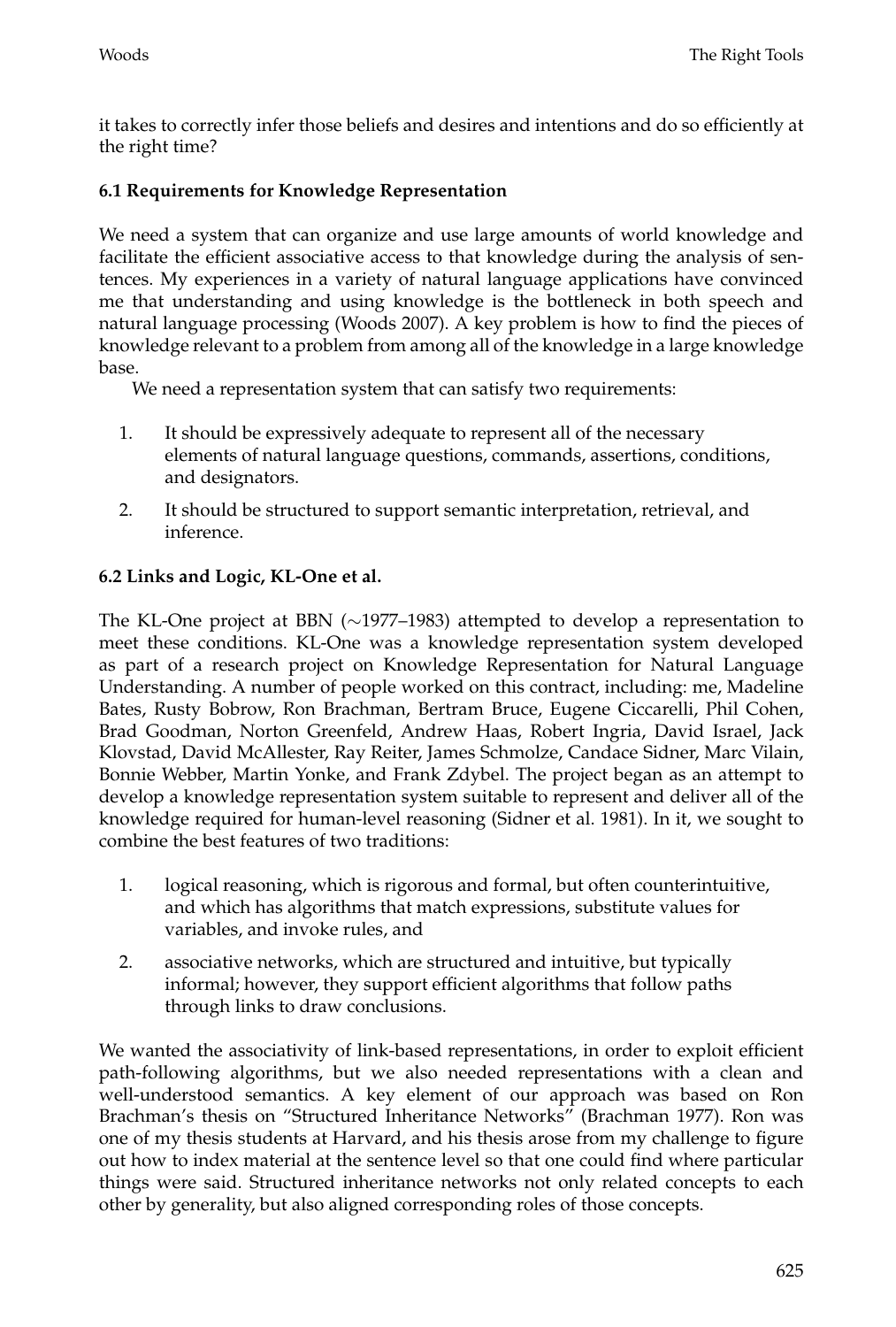One of the achievements of the KL-One project was the creation of a knowledge representation system whose semantics were sufficiently well defined that an algorithm could automatically place new concepts at the correct position in a conceptual taxonomy. I wrote the first algorithm to do this, which I called the MSS algorithm (for Most Specific Subsumer). This algorithm would automatically find the most specific concepts in an existing taxonomy that subsumed a new concept (i.e., were more general than or equivalent to the new concept). The new concept could then be added to the taxonomy directly under those concepts. An analogous algorithm, the MGS algorithm (for Most General Subsumee), could find the most general concepts that were subsumed by the new concept. James Schmolze wrote subsequent "classifiers" for KL-One.

KL-One began a wave of research in knowledge representation, inspired a vast number of complexity results, initiated the field now known as Description Logic, and spawned a family of related systems (Woods and Schmolze 1992).

## **6.3 Understanding Subsumption and Taxonomy**

Although the original KL-One was focused on the structure of concepts, most of the subsequent work it inspired adopted a declarative approach, based on first-order logic. In this work, subsumption was identified with logical implication and set inclusion. While most of this flurry of activity was going on, I was involved in a couple of startup companies and watching all this from the sidelines. However, I felt that the declarative semantics approach had thrown out the baby with the bathwater by eliminating all of the intuitions for how the structure of links can support efficient algorithms. I also felt that the extensional subsumption criterion was a mistake. In 1990, during an interim appointment at Harvard University, I started to revisit the original goals of KL-ONE in light of where the field had gotten, under sponsorship from the Kapor Family Foundation. I wanted a representational system that would be an efficient and principled methodology for organizing knowledge, and I came to focus on a different criterion for subsumption that I called "intensional" rather than "extensional." The result was my 1991 paper on "Understanding Subsumption and Taxonomy" (Woods 1991).

The idea of intensional subsumption is that for one concept to subsume another, there must be a direct and recognizable relationship between the meanings of the concepts. It is not sufficient merely to have a set inclusion of their logical extensions. Because it takes a theorem to prove that context-free languages are the same set of languages as the languages accepted by a pushdown-store automaton, these two concepts must have different meanings, even though they have the same extension. Both meanings are essentially procedural. The first says that the language is accepted by a context-free grammar. The second says that the language is accepted by a pushdownstore automaton. The proof involves showing that these two procedures produce the same results. If it takes this much reasoning to determine that one concept implies the other, then that's not intensional subsumption.

My definition of intensional subsumption was that each part of the more general concept subsumes some part of the more specific concept. Thus [a man with a pet] subsumes [a man with a dog], because pet subsumes dog and a man is a man. Both of these subsume [a man with a dog and a cat].

I was able to extend this notion of subsumption to include "gap" predicates, which have sufficient conditions and necessary conditions that are not equivalent, leaving an undefined gap in between. So-called "natural kinds," like [chair], which are supposedly not definable, can often be modeled with such gap predicates. For example, one can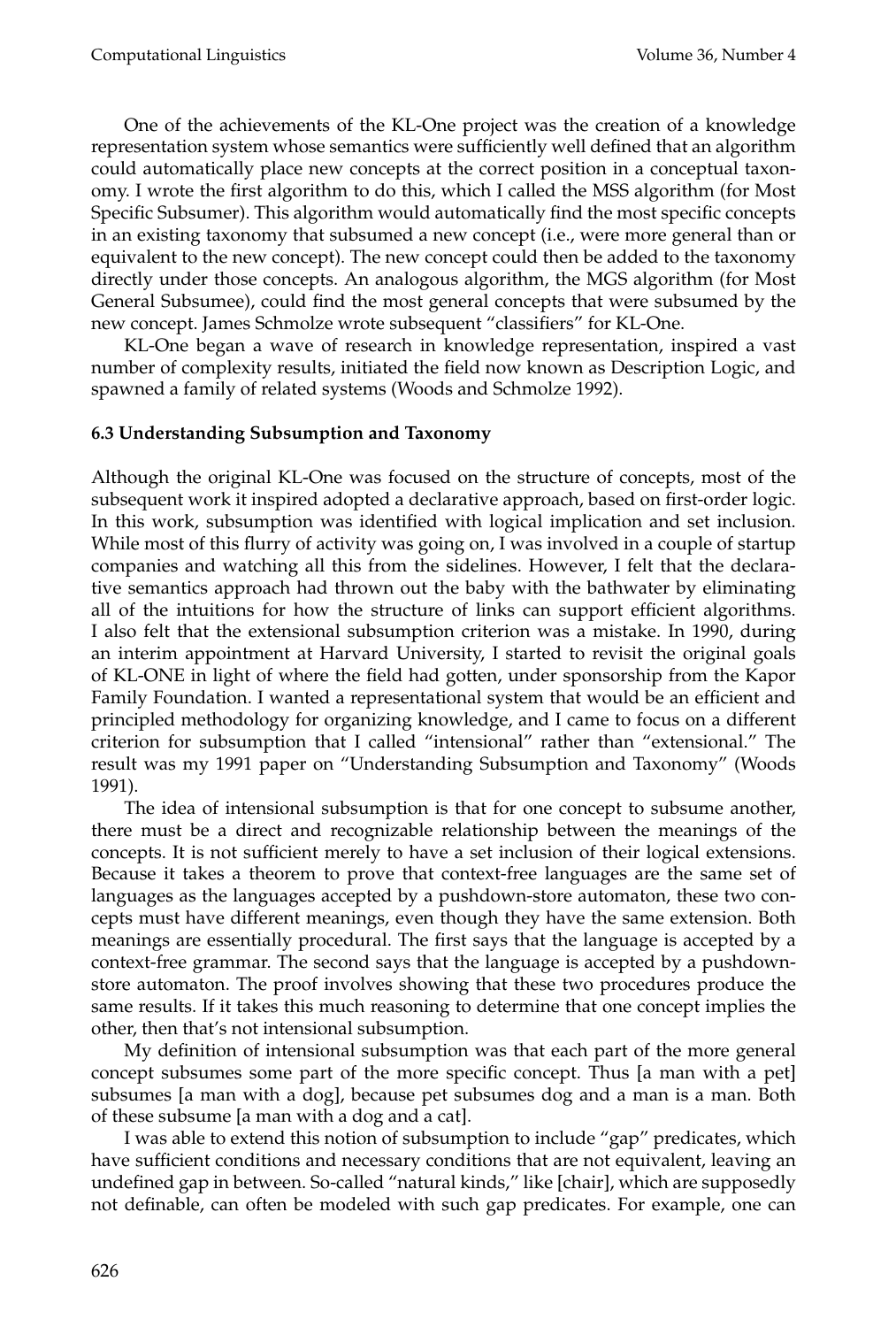specify some necessary conditions for being a chair (you can sit on it, it was intended to be sat on, it has a back), and some additional conditions that are collectively sufficient for being a chair (four legs, one seat, one back), while leaving odd cases undefined (sitting on a log, in a crook of a tree).

The idea of intensional subsumption proved to be both more expressive than the extensional semantics approach, and also computationally more tractable. I was able to show that under certain assumptions about the structure of a conceptual taxonomy, a new concept could be assimilated by an MSS algorithm in sublinear time (on the order of the log of the size of the taxonomy). The MGS algorithm was less well-behaved, but could be expected to take this same sublinear time on the average.

With this machinery in hand, I was able to return to KL-One's original goals, seeking a knowledge representation structure to organize everything necessary for humanlevel reasoning. My thesis is that we use a conceptual taxonomy, based on something like intensional subsumption, to organize everything we know. In it, we can record what do do about different situations, efficiently find the most specific applicable rules, record rules for acquiring more information, record alternatives to consider, and record priorities and procedures for doing things. An example of this is the famous Nixon diamond, shown in Figure 12. The classic conundrum is based on the fact that Nixon is a Republican, and Republicans are usually Hawks, but Nixon is also a Quaker, and Quakers are usually Doves. So which is Nixon? Many AI researchers have felt that some inheritance principle should answer such questions. My opinion is that the job of the knowledge representation system is to identify the greatest-lower-bound concept [Republican Quaker] as the locus of the issue, classify it under both Republican and Quaker, classify Nixon under that, and propose that some other component figure out the political leanings of Republican Quakers (via a poll?). Then for any future person, if they are classified under both Republican and Quaker, the MSS algorithm will place them under the more specific concept [Republican Quaker] and they will inherit [whatever answer this poll recorded the](http://www.mitpressjournals.org/action/showImage?doi=10.1162/coli_a_00018&iName=master.img-011.jpg&w=170&h=197)re.



**Figure 12** The Nixon Diamond.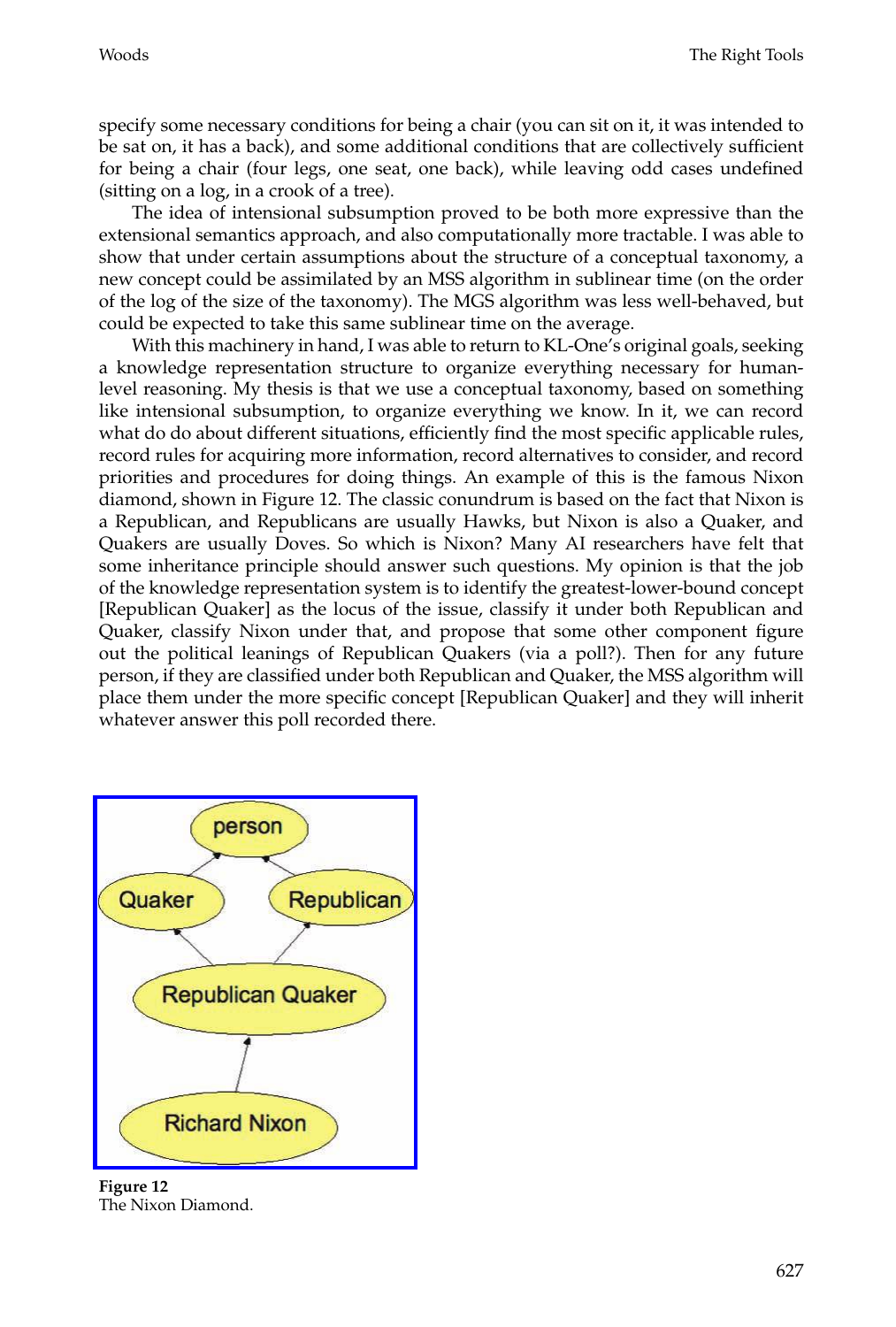# **6.4 A Practical Application of Conceptual Taxonomy**

In 1991, I joined the new Sun Microsystems Laboratories in Burlington, Massachusetts, carrying with me my new theory of conceptual taxonomy. My focus was to be on improving search technology. The rationale was that if we could improve the ability to find specific information in text, it would have wide applicability. The goal was to understand phrases, handle paraphrase variations, find specific passages, and help people find specific information quickly. In addition to these goals, I was also interested in having a laboratory for gaining experience with subsumption technology on large populations of natural concepts. The population in this case was all of the words and phrases extracted from unrestricted text.

My Knowledge Technology Group at Sun Labs developed a search engine we called Nova that truly delivered on these goals. It contained a universal lexicon and morphology for general English that enabled me to apply Nova to any new subject matter with no initial preparation. It had a core lexicon of about 40,000 words, which we expanded by rule to a lexicon of approximately 150,000 word forms. The expansion was based on a known word list and a set of approximately 1,200 morphological rules that could analyze an unknown word and produce a complete lexical entry for future use. These lexical entries included syntactic word categories, semantic features, and preferences among word senses. The lexicon knew semantic subsumption facts for approximately 20,000 words. The indexer contained a scanning ATN grammar that could extract basic phrases, which were then automatically classified into a conceptual taxonomy that was automatically created for each collection we indexed. In addition to finding specific passages, Nova allowed you to browse in the conceptual taxonomy to get ideas about how to generalize a query and to understand what paraphrases exist in the material that have already been covered by what you asked. One experiment showed a five times speedup in human search productivity using Nova, compared to conventional document retrieval technology.

This search technology was incorporated into several Sun products and deployed internally to search Sun's e-mail archives. Among the people who worked on this project that you might know are Phil Resnik, Paul Martin, and Peter Norvig. Steve Green and I, with help from Paul Martin, implemented the final Java version of this project.

# **6.5 Generalized Perception**

Since working on Nova, I've been thinking about generalized perception at a level that subsumes natural language understanding, speech understanding, visual scene recognition, and general situation awareness. This is in some sense the opposite of text search. It's more like you have a huge taxonomy of queries and only one text. When you are presented with a situation, you want all of the queries that it would satisfy to wake up, and you'd like to be alerted to the most specific ones, which will in turn provide you with information about what to do or expect in that situation. The "queries" in this case are the concepts in your taxonomy. In addition, the taxonomy should serve as a kind of "grammar" that can analyze the elements of a situation and characterize how they relate. Such a structure, I believe, is at the core of intelligent behavior, including natural language use.

Imagine such a conceptual taxonomy inserted as a stage in a CATN at the position where semantic interpretation is to occur. The taxonomy would find the most specific subsumers of each partial interpretation as it accrues, and notify the earlier stage if the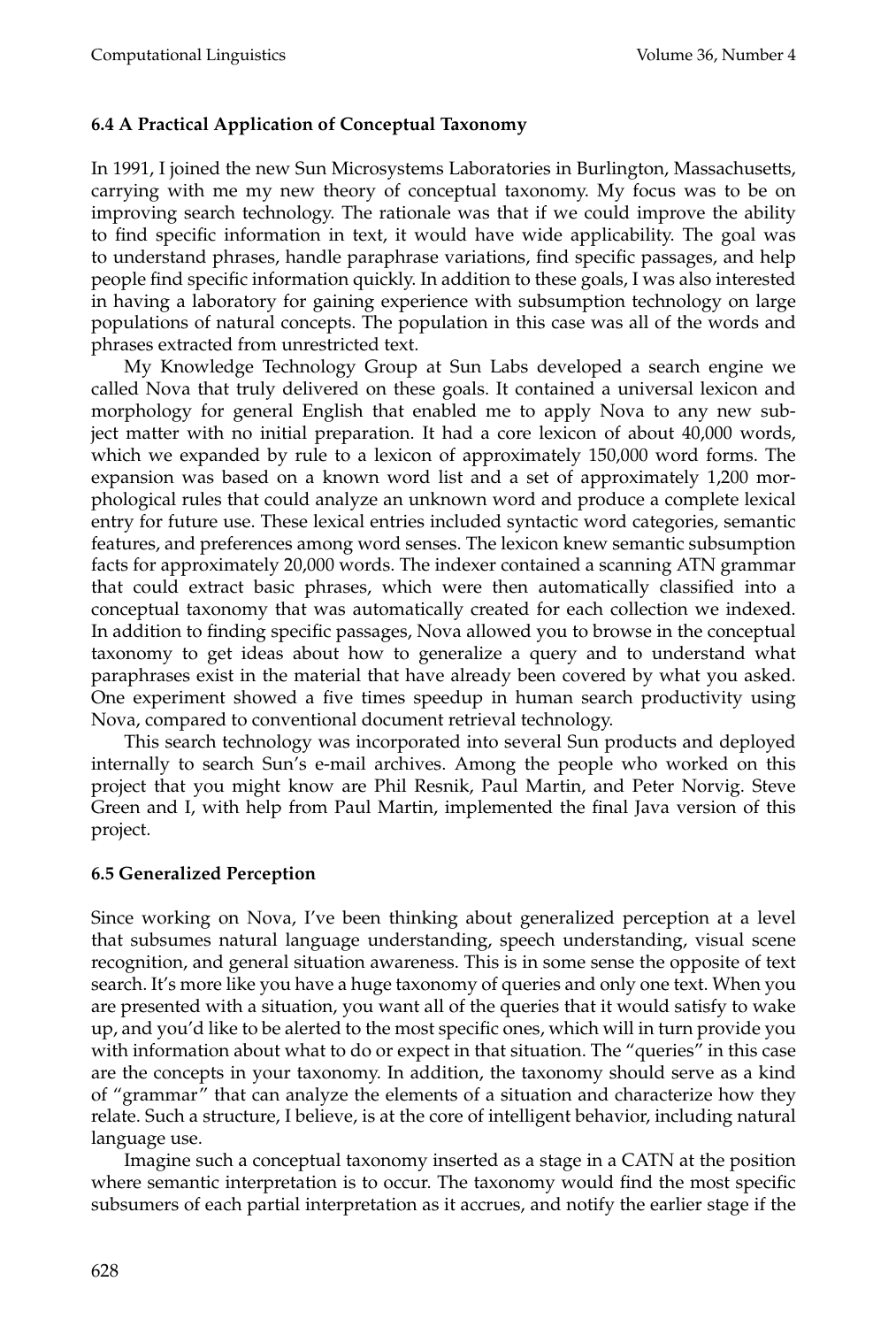pieces don't make sense. This stage would turn phrases into concepts, relate them to other concepts, and provide associated information such as interesting specializations and other elements to expect. I'd like to find some good applications to explore these ideas in a context where the result could actually help people do things.

# **7. Methodology**

Before I close, I'd like to say a few words about a methodology I call Directed Research. This is how I approach problems, and I recommend it for your consideration. The idea is to understand real problems that one would like to solve, and to do it with the standards of the highest quality research. This combines the best features of "applied research" and "basic research." I've always found it productive to look at the details of real problems. Real problems often reveal issues that you wouldn't think of otherwise. It's important to look at the details. Try to understand what would be necessary to solve the whole problem. At this point, don't settle for approximations. If you have a practical job to do, and it's important to get it done quickly as well as possible, and you can only do that by partially solving the problem, then by all means do that. That's practical engineering, and I do that with my Engineer's hat on. But that's not going to advance the science, and with my Scientist's hat on, I'll keep worrying the problem, trying to discover what it takes to really do the job.

It's really useful here to have an arsenal of intellectual tools to try to fit to the problem, but pay attention to the fit. Don't restrict yourself to existing tools, however nice they are. If the fit is not good, look for tools that can really do the job. Modify old ones or invent new ones as necessary. That's my message about "the right tools."

I was asked how I decide to stop working on one problem and work on a new one. For me that is easy: Once I understand a technology well enough to know its strengths and weaknesses and what it can and can't do, I start working on the next problem. I always have a queue of problems I want to work on, and I can usually find a match between one of them and something that someone needs.

# **8. The Best Is Yet to Come**

In closing, I want to observe that there seems to have been an evolution in the things I've worked on that is moving closer and closer to the goal of truly effective person– computer communication. We still haven't begun to try some of the most interesting applications of language and computation. I'd like to make more progress on the following goals:

- genuine interchange of knowledge between a person and a machine;
- cooperative problem-solving and decision making with a machine partner; and
- a machine that can understand what you need and respond appropriately.

I believe that doing this will require integrating all of the tools I've just presented plus some machine learning and some extraction technology. And I fully expect to have to invent a few more tools as well.

You can find links to some of my papers and follow my progress on my personal Web page: http://parsecraft.com.

Thank you.